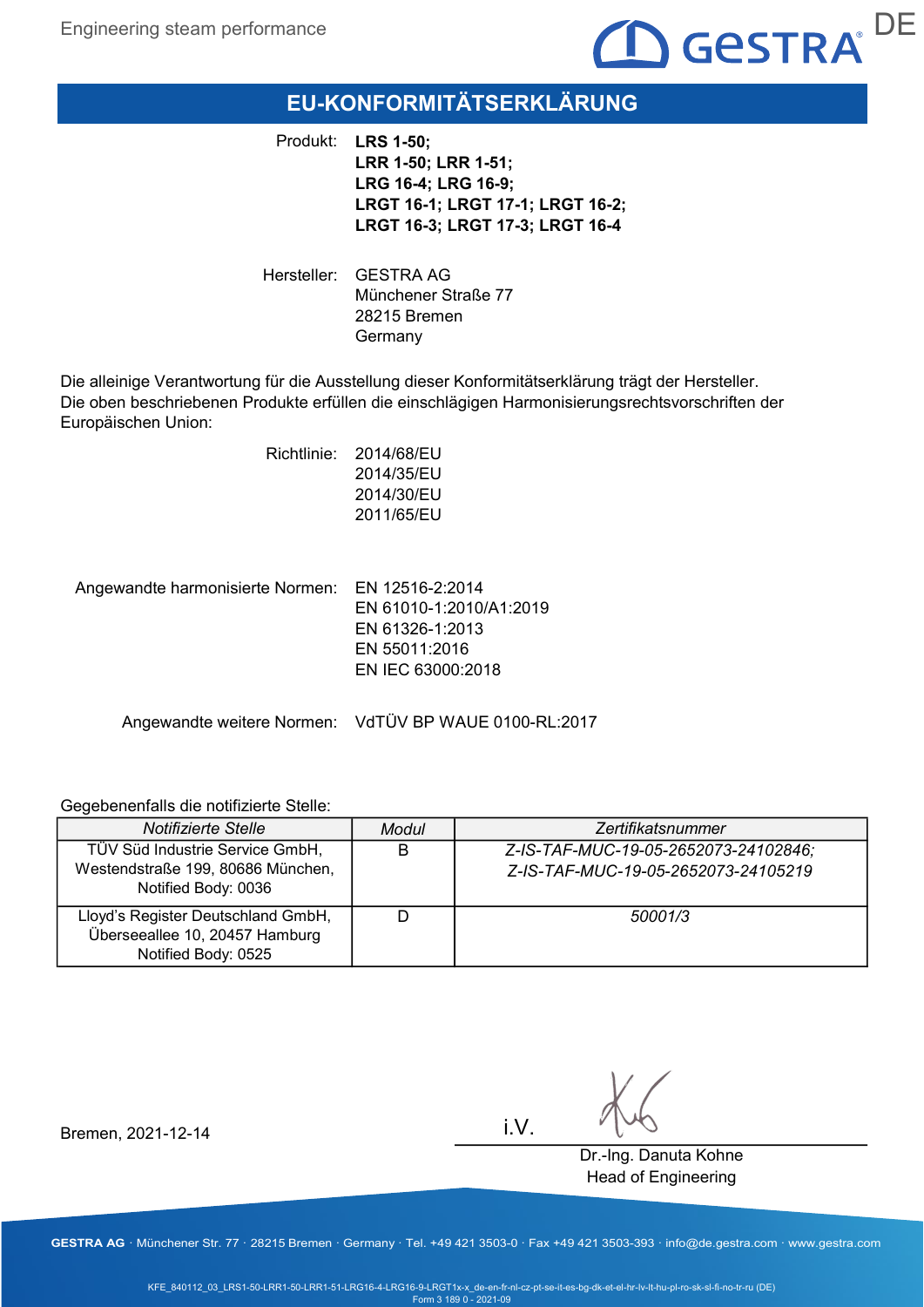

# EU DECLARATION OF CONFORMITY

Product: LRS 1-50; LRR 1-50; LRR 1-51; LRG 16-4; LRG 16-9; LRGT 16-1; LRGT 17-1; LRGT 16-2; LRGT 16-3; LRGT 17-3; LRGT 16-4

Manufacturer: GESTRA AG Münchener Straße 77 28215 Bremen Germany

This declaration of conformity is issued under the sole responsibility of the manufacturer. The products of the declaration described above are in conformity with the relevant Union harmonisation legislation:

|                                               | Directive: 2014/68/EU<br>2014/35/EU<br>2014/30/EU<br>2011/65/EU |
|-----------------------------------------------|-----------------------------------------------------------------|
| Applied harmonized standards: EN 12516-2:2014 | EN 61010-1:2010/A1                                              |

 $:2019$ EN 61326-1:2013 EN 55011:2016 EN IEC 63000:2018

Applied other standards: VdTÜV BP WAUE 0100-RL:2017

#### Where applicable, the notified body:

| <b>Notified Body</b>                                                                        | Module | Certificate No.                                                             |
|---------------------------------------------------------------------------------------------|--------|-----------------------------------------------------------------------------|
| TÜV Süd Industrie Service GmbH,<br>Westendstraße 199, 80686 München,<br>Notified Body: 0036 | B      | Z-IS-TAF-MUC-19-05-2652073-24102846;<br>Z-IS-TAF-MUC-19-05-2652073-24105219 |
| Lloyd's Register Deutschland GmbH,<br>Überseeallee 10, 20457 Hamburg<br>Notified Body: 0525 |        | 50001/3                                                                     |

Bremen, 2021-12-14

(original signature see page 1)

Dr.-Ing. Danuta Kohne Head of Engineering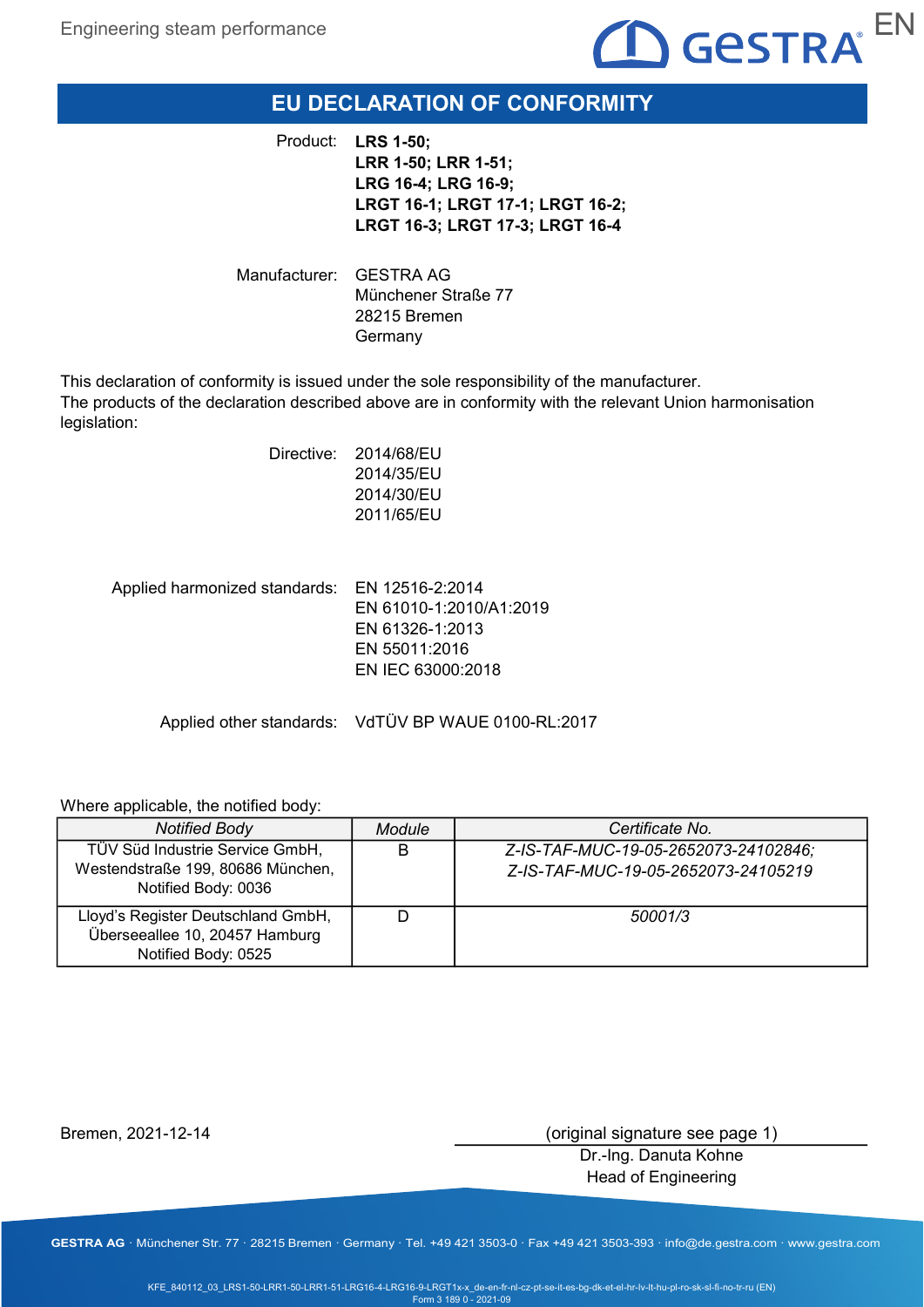

### ЕС декларация за съответствие

Продукт: LRS 1-50; LRR 1-50; LRR 1-51; LRG 16-4; LRG 16-9; LRGT 16-1; LRGT 17-1; LRGT 16-2; LRGT 16-3; LRGT 17-3; LRGT 16-4

Производител: GESTRA AG Münchener Straße 77 28215 Bremen Germany

Производителят носи единствената отговорност за издаването на тази декларация за съответствие. Горепосочените продукти отговарят на съответните предписания за хармонизиране на Европейския съюз:

> Директива: 2014/68/EU 2014/35/EU 2014/30/EU 2011/65/EU

| Приложени хармонизирани | EN 12516-2:2014                    |
|-------------------------|------------------------------------|
|                         | стандарти: EN 61010-1:2010/A1:2019 |
|                         | EN 61326-1:2013                    |
|                         | EN 55011:2016                      |
|                         | EN IEC 63000:2018                  |
|                         |                                    |

Други приложени стандарти: VdTÜV BP WAUE 0100-RL:2017

#### Ако е приложимо, нотифицираният орган:

| Нотифициран орган                                                                           | Модул | Номер на сертификат                                                         |
|---------------------------------------------------------------------------------------------|-------|-----------------------------------------------------------------------------|
| TÜV Süd Industrie Service GmbH,<br>Westendstraße 199, 80686 München,<br>Notified Body: 0036 | B     | Z-IS-TAF-MUC-19-05-2652073-24102846;<br>Z-IS-TAF-MUC-19-05-2652073-24105219 |
| Lloyd's Register Deutschland GmbH,<br>Überseeallee 10, 20457 Hamburg<br>Notified Body: 0525 |       | 50001/3                                                                     |

Bremen, 2021-12-14

(Оригинален подпис виж страница 1)

Dr.-Ing. Danuta Kohne Head of Engineering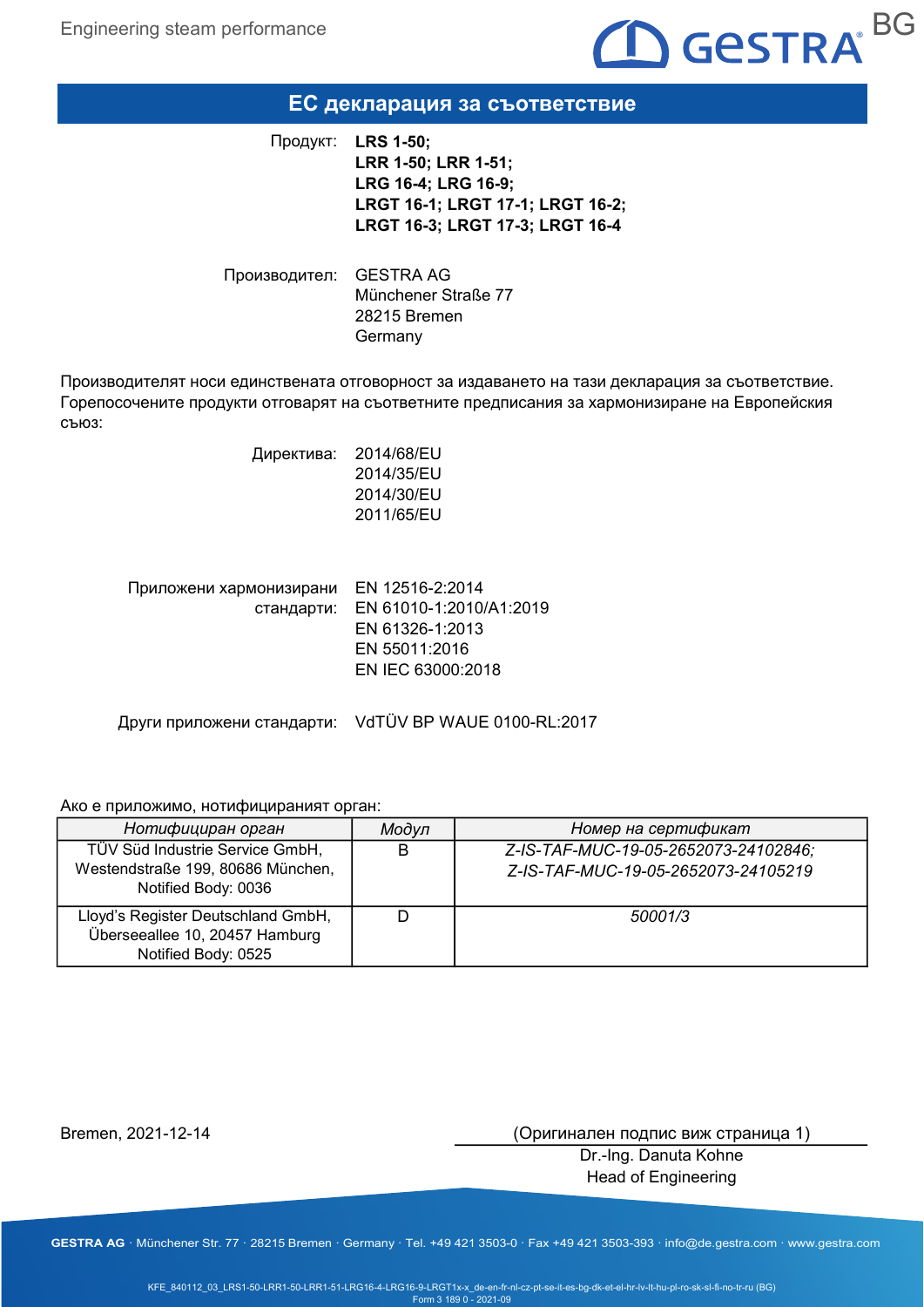

### Declaración de conformidad de la UE

Producto: LRS 1-50; LRR 1-50; LRR 1-51; LRG 16-4; LRG 16-9; LRGT 16-1; LRGT 17-1; LRGT 16-2; LRGT 16-3; LRGT 17-3; LRGT 16-4

Fabricante: GESTRA AG Münchener Straße 77 28215 Bremen Germany

El fabricante asume toda la responsabilidad por la expedición de esta declaración de conformidad. Los productos descritos arriba cumplen la legislación pertinente sobre armonización de la Comunidad Europea:

| Directiva: | 2014/68/EU |
|------------|------------|
|            | 2014/35/EU |
|            | 2014/30/EU |
|            | 2011/65/EU |
|            |            |
|            |            |

Normas armonizadas aplicadas: EN 12516-2:2014 EN 61010-1:2010/A1:2019 EN 61326-1:2013 EN 55011:2016 EN IEC 63000:2018

Otras normas aplicadas: VdTÜV BP WAUE 0100-RL:2017

Dado el caso, el organismo notificado:

| Organismo notificado                                                                        | Módulo | N.º de certificado                                                          |
|---------------------------------------------------------------------------------------------|--------|-----------------------------------------------------------------------------|
| TÜV Süd Industrie Service GmbH,<br>Westendstraße 199, 80686 München,<br>Notified Body: 0036 | В      | Z-IS-TAF-MUC-19-05-2652073-24102846;<br>Z-IS-TAF-MUC-19-05-2652073-24105219 |
| Lloyd's Register Deutschland GmbH,<br>Überseeallee 10, 20457 Hamburg<br>Notified Body: 0525 |        | 50001/3                                                                     |

Bremen, 2021-12-14

(Firma original, véase la página 1)

Dr.-Ing. Danuta Kohne Head of Engineering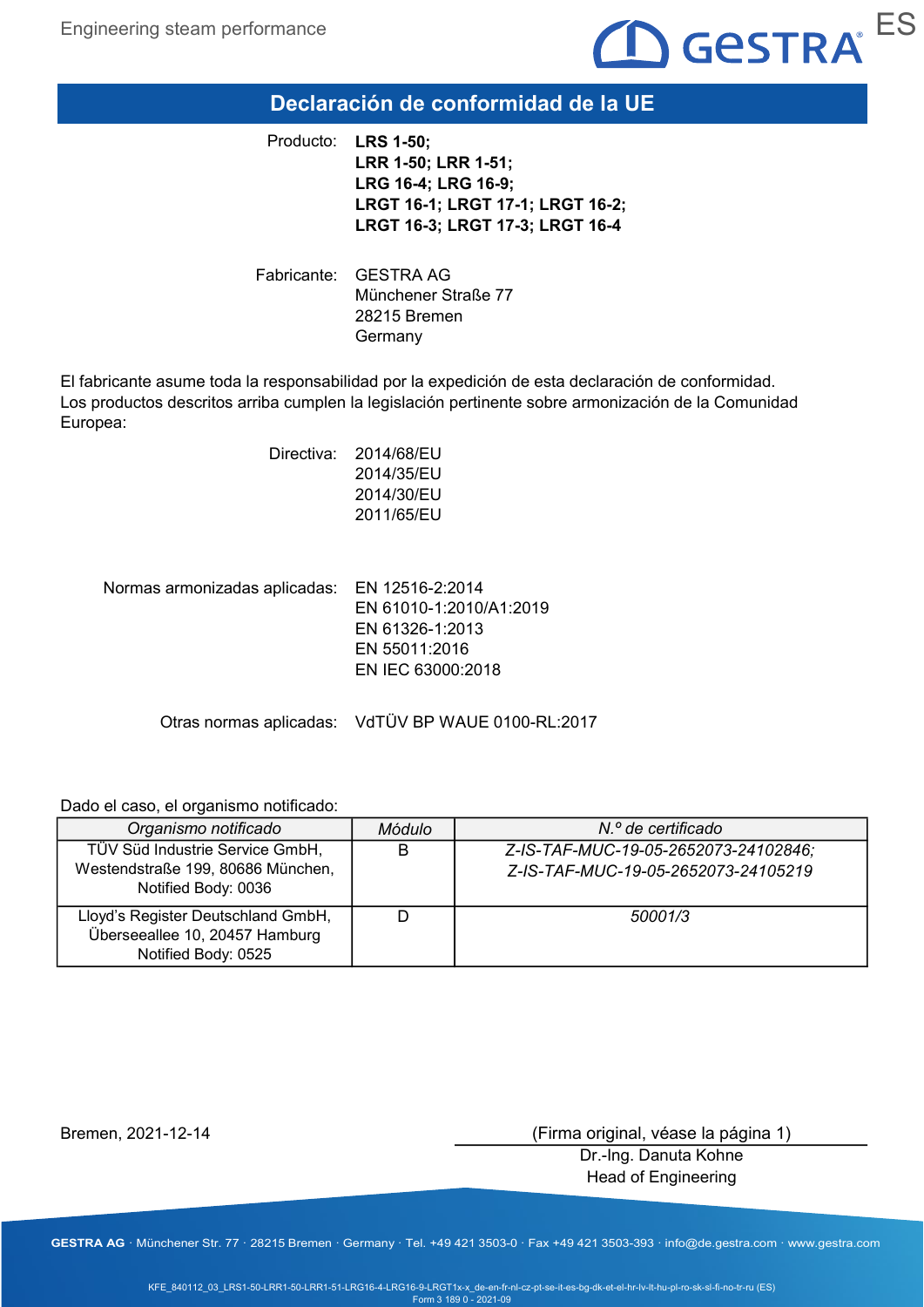

### EU Prohlášení o shodě

Výrobek: LRS 1-50; LRR 1-50; LRR 1-51; LRG 16-4; LRG 16-9; LRGT 16-1; LRGT 17-1; LRGT 16-2; LRGT 16-3; LRGT 17-3; LRGT 16-4

Výrobce: GESTRA AG Münchener Straße 77 28215 Bremen **Germany** 

Výhradní odpovědnost za vystavení tohoto Prohlášení o shodě nese výrobce. Výše popsané výrobky splňují příslušné harmonizační předpisy Evropské unie:

> Směrnice: 2014/68/EU 2014/35/EU 2014/30/EU 2011/65/EU

Použité harmonizované normy: EN 12516-2:2014 EN 61010-1:2010/A1:2019 EN 61326-1:2013 EN 55011:2016 EN IEC 63000:2018

Další použité normy: VdTÜV BP WAUE 0100-RL:2017

#### Případně oznámený subjekt:

| Oznámený subjekt                                                                            | Modul | Certifikát č.                                                               |
|---------------------------------------------------------------------------------------------|-------|-----------------------------------------------------------------------------|
| TÜV Süd Industrie Service GmbH,<br>Westendstraße 199, 80686 München,<br>Notified Body: 0036 | B     | Z-IS-TAF-MUC-19-05-2652073-24102846;<br>Z-IS-TAF-MUC-19-05-2652073-24105219 |
| Lloyd's Register Deutschland GmbH,<br>Überseeallee 10, 20457 Hamburg<br>Notified Body: 0525 |       | 50001/3                                                                     |

Bremen, 2021-12-14

(Originální podpis viz strna 1)

Dr.-Ing. Danuta Kohne Head of Engineering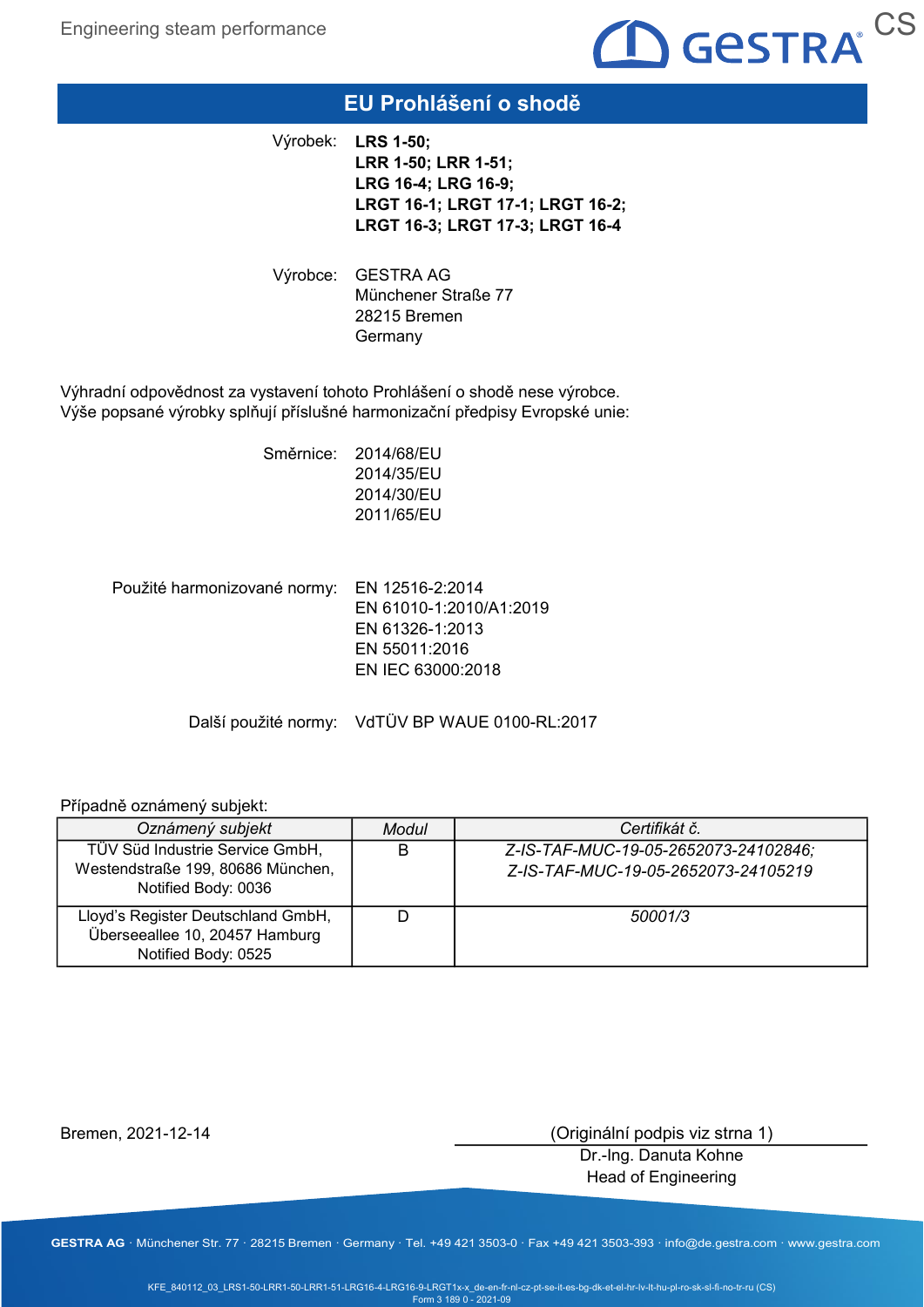

### EF-overensstemmelseserklæring

Produkt: LRS 1-50; LRR 1-50; LRR 1-51; LRG 16-4; LRG 16-9; LRGT 16-1; LRGT 17-1; LRGT 16-2; LRGT 16-3; LRGT 17-3; LRGT 16-4

Fabrikant: GESTRA AG Münchener Straße 77 28215 Bremen Germany

Fabrikanten er eneansvarlig for udstedelsen af overensstemmelseserklæringen. De ovenfor beskrevne produkter overholder den relevante harmoniseringslovgivning i Den Europæiske Union:

> Direktiv: 2014/68/EU 2014/35/EU 2014/30/EU 2011/65/EU

Anvendte harmoniserede standarder: EN 12516-2:2014 EN 61010-1:2010/A1:2019 EN 61326-1:2013 EN 55011:2016 EN IEC 63000:2018

Andre anvendte standarder: VdTÜV BP WAUE 0100-RL:2017

#### I givet fald det bemyndigede organ:

| Bemyndiget organ                                                                            | Modul | Certifikat nr.                                                              |
|---------------------------------------------------------------------------------------------|-------|-----------------------------------------------------------------------------|
| TÜV Süd Industrie Service GmbH,<br>Westendstraße 199, 80686 München,<br>Notified Body: 0036 | B     | Z-IS-TAF-MUC-19-05-2652073-24102846:<br>Z-IS-TAF-MUC-19-05-2652073-24105219 |
| Lloyd's Register Deutschland GmbH,<br>Überseeallee 10, 20457 Hamburg<br>Notified Body: 0525 |       | 50001/3                                                                     |

Bremen, 2021-12-14

(Se side 1 mht. original underskrift)

Dr.-Ing. Danuta Kohne Head of Engineering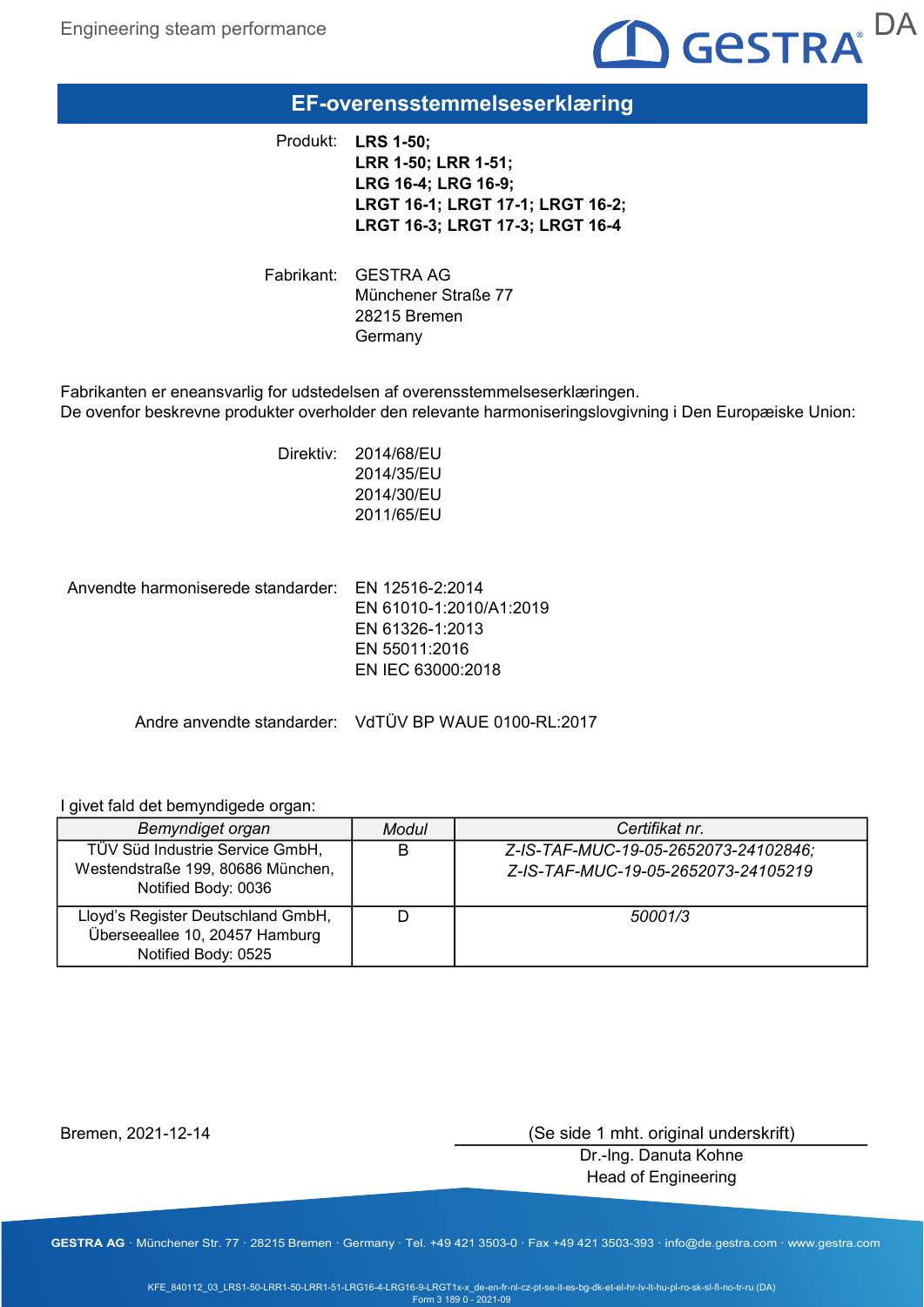

### ELi vastavusdeklaratsioon

Toode: LRS 1-50; LRR 1-50; LRR 1-51; LRG 16-4; LRG 16-9; LRGT 16-1; LRGT 17-1; LRGT 16-2; LRGT 16-3; LRGT 17-3; LRGT 16-4

Tootja: GESTRA AG Münchener Straße 77 28215 Bremen **Germany** 

Tootjal lasub käesoleva vastavusdeklaratsiooni väljaandmise eest ainuvastutus. Eespool kirjeldatud tooted täidavad Euroopa Liidu asjaomaseid ühtlustusnõudeid:

> Direktiiv: 2014/68/EU 2014/35/EU 2014/30/EU 2011/65/EU

Kohaldatud ühtlustatud standardid: EN 12516-2:2014 EN 61010-1:2010/A1:2019 EN 61326-1:2013 EN 55011:2016 EN IEC 63000:2018

Muud kohaldatud standardid: VdTÜV BP WAUE 0100-RL:2017

#### Vajaduse korral teavitatud asutus:

| Teavitatud asutus                                                                           | Moodul | Sertifikaadi nr                                                             |
|---------------------------------------------------------------------------------------------|--------|-----------------------------------------------------------------------------|
| TÜV Süd Industrie Service GmbH,<br>Westendstraße 199, 80686 München,<br>Notified Body: 0036 | В      | Z-IS-TAF-MUC-19-05-2652073-24102846;<br>Z-IS-TAF-MUC-19-05-2652073-24105219 |
| Lloyd's Register Deutschland GmbH,<br>Überseeallee 10, 20457 Hamburg<br>Notified Body: 0525 |        | 50001/3                                                                     |

Bremen, 2021-12-14

(Allkirja originaali vaadake lk 1)

Dr.-Ing. Danuta Kohne Head of Engineering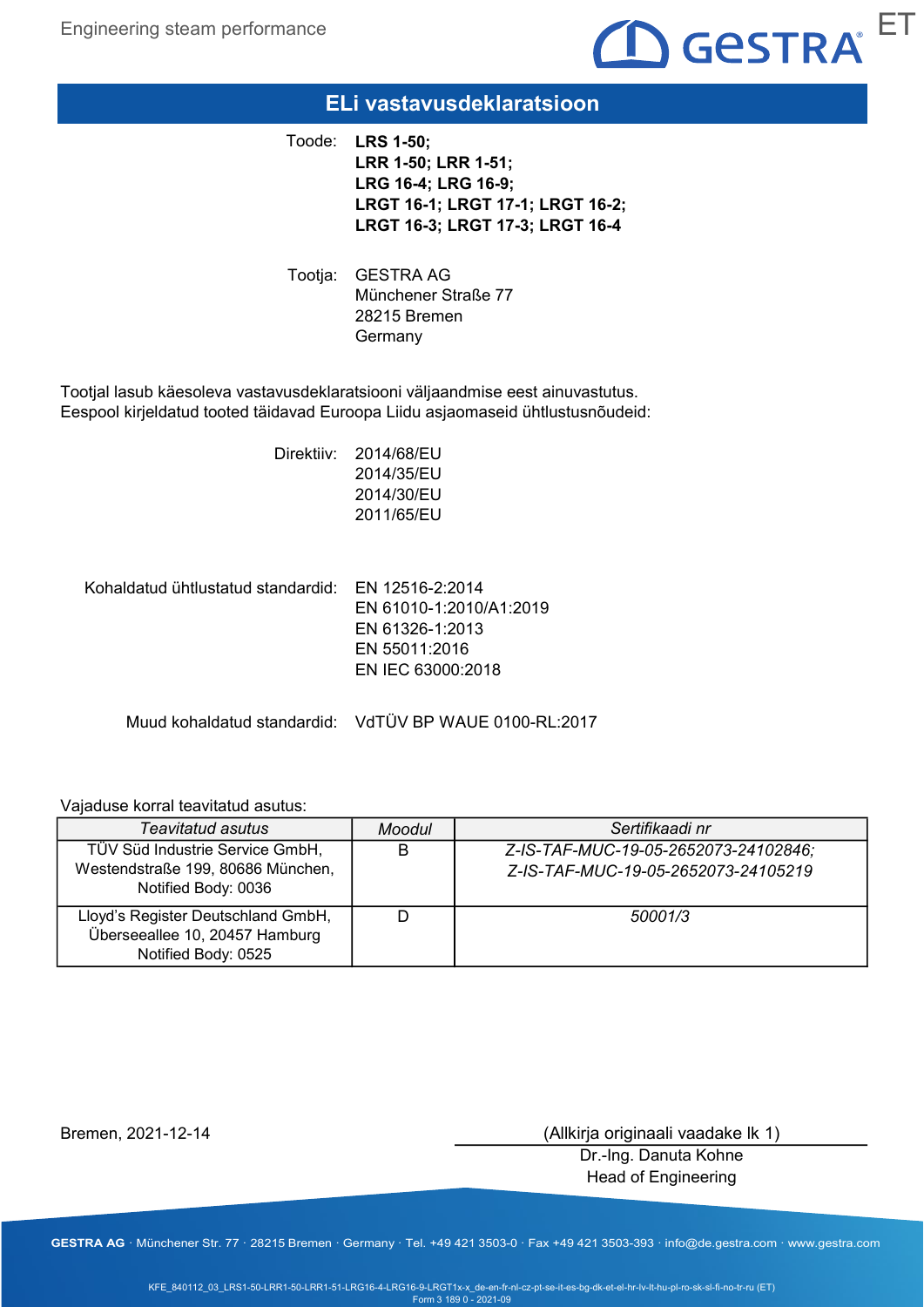

# Δήλωση συμμόρφωσης ΕΕ

Προϊόν: LRS 1-50; LRR 1-50; LRR 1-51; LRG 16-4; LRG 16-9; LRGT 16-1; LRGT 17-1; LRGT 16-2; LRGT 16-3; LRGT 17-3; LRGT 16-4

Κατασκευαστής: GESTRA AG Münchener Straße 77 28215 Bremen Germany

Η αποκλειστική ευθύνη για την έκδοση αυτής της δήλωσης συμμόρφωσης βαρύνει τον κατασκευαστή. Τα προϊόντα που αναφέρονται παραπάνω πληρούν τη σχετική νομοθεσία εναρμόνισης της Ευρωπαϊκής Ένωσης:

> Οδηγία: 2014/68/EU 2014/35/EU 2014/30/EU 2011/65/EU

Εφαρμοζόμενα εναρμονισμένα ΕΝ 12516-2:2014 EN 61010-1:2010/A1:2019 πρότυπα: EN 61326-1:2013 EN 55011:2016 EN IEC 63000:2018

Εφαρμοζόμενα περαιτέρω πρότυπα: VdTÜV BP WAUE 0100-RL:2017

Ενδεχομένως η κοινοποιημένη υπηρεσία:

| Κοινοποιημένος φορέας                                                                       | Μονάδα | Αρ. Πιστοποιητικού                                                          |
|---------------------------------------------------------------------------------------------|--------|-----------------------------------------------------------------------------|
| TÜV Süd Industrie Service GmbH,<br>Westendstraße 199, 80686 München,<br>Notified Body: 0036 | B      | Z-IS-TAF-MUC-19-05-2652073-24102846;<br>Z-IS-TAF-MUC-19-05-2652073-24105219 |
| Lloyd's Register Deutschland GmbH,<br>Überseeallee 10, 20457 Hamburg<br>Notified Body: 0525 |        | 50001/3                                                                     |

Bremen, 2021-12-14

(Αυθεντική υπογραφή, δείτε σελίδα 1)

Dr.-Ing. Danuta Kohne Head of Engineering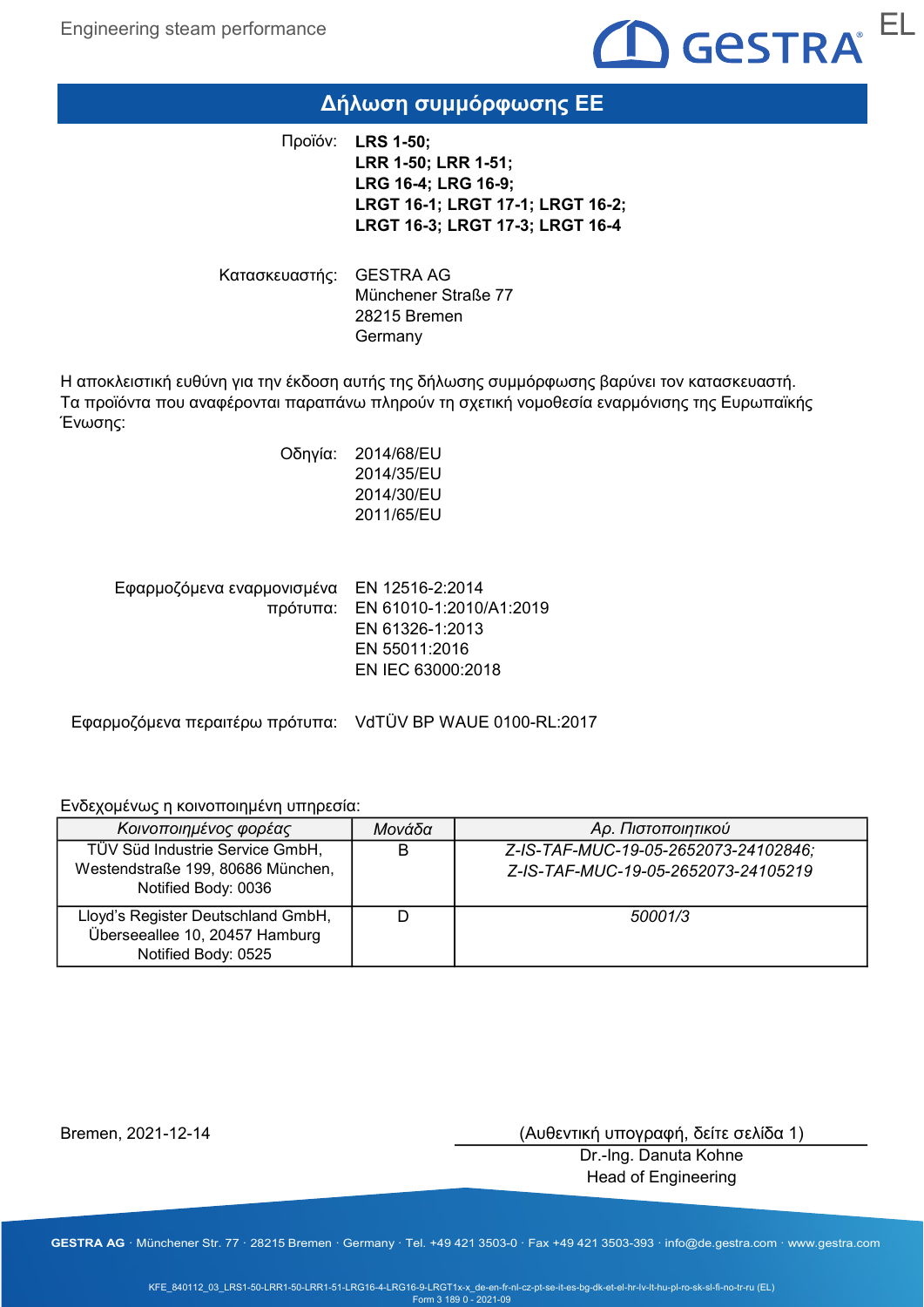

### Déclaration de conformité UE

Produit : LRS 1-50; LRR 1-50; LRR 1-51; LRG 16-4; LRG 16-9; LRGT 16-1; LRGT 17-1; LRGT 16-2; LRGT 16-3; LRGT 17-3; LRGT 16-4

Fabricant : GESTRA AG Münchener Straße 77 28215 Bremen **Germany** 

Le fabricant est le seul responsable de la publication de la présente déclaration de conformité. Les produits mentionnés ci-dessus respectent les directives d'harmonisation en vigueur dans l'Union européenne :

| Directive | 2014/68/EU |
|-----------|------------|
|           | 2014/35/EU |
|           | 2014/30/EU |
|           | 2011/65/EU |
|           |            |

| Normes harmonisées appliquées : EN 12516-2:2014 |                         |
|-------------------------------------------------|-------------------------|
|                                                 | EN 61010-1:2010/A1:2019 |
|                                                 | EN 61326-1:2013         |
|                                                 | EN 55011:2016           |
|                                                 | EN IEC 63000:2018       |
|                                                 |                         |

Autres normes appliquées : VdTÜV BP WAUE 0100-RL:2017

#### Le cas échéant, l'organisme notifié:

| Organisme notifié                                                                           | <b>Module</b> | Certificat n°                                                               |
|---------------------------------------------------------------------------------------------|---------------|-----------------------------------------------------------------------------|
| TÜV Süd Industrie Service GmbH,<br>Westendstraße 199, 80686 München,<br>Notified Body: 0036 | В             | Z-IS-TAF-MUC-19-05-2652073-24102846;<br>Z-IS-TAF-MUC-19-05-2652073-24105219 |
| Lloyd's Register Deutschland GmbH,<br>Überseeallee 10, 20457 Hamburg<br>Notified Body: 0525 |               | 50001/3                                                                     |

Bremen, 2021-12-14

(Signature originale, voir page 1)

Dr.-Ing. Danuta Kohne Head of Engineering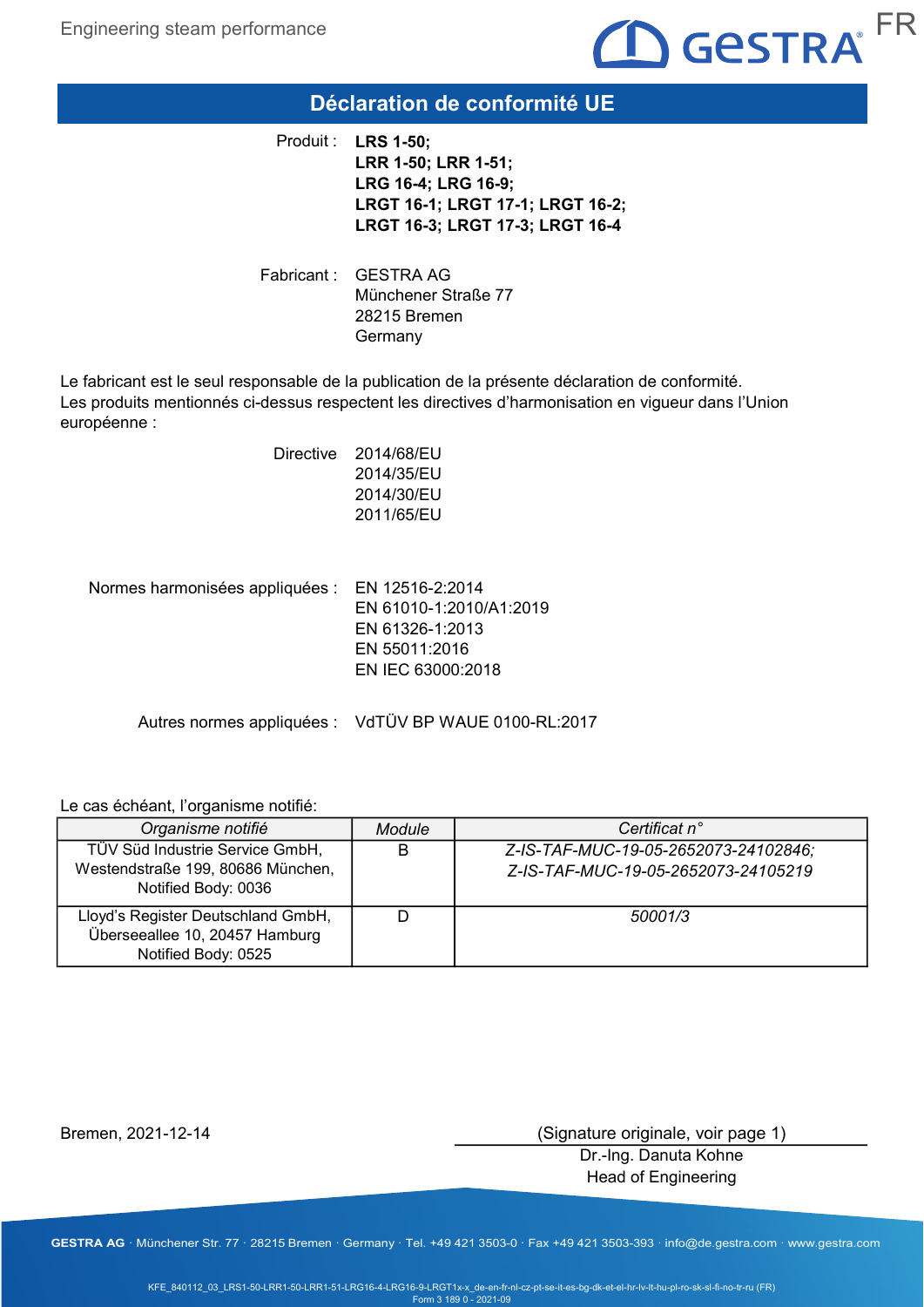

### EU izjava o sukladnosti

Proizvod: LRS 1-50; LRR 1-50; LRR 1-51; LRG 16-4; LRG 16-9; LRGT 16-1; LRGT 17-1; LRGT 16-2; LRGT 16-3; LRGT 17-3; LRGT 16-4

Proizvođač: GESTRA AG Münchener Straße 77 28215 Bremen **Germany** 

Isključivu odgovornost za izdavanje ove Izjave o sukladnosti snosi proizvođač. Prethodno navedeni proizvodi zadovoljavaju mjerodavne pravne propise o usklađivanju Europske unije:

> Direktiva: 2014/68/EU 2014/35/EU 2014/30/EU 2011/65/EU

Primijenjene usklađene norme: EN 12516-2:2014 EN 61010-1:2010/A1:2019 EN 61326-1:2013 EN 55011:2016 EN IEC 63000:2018

Ostale primijenjene norme: VdTÜV BP WAUE 0100-RL:2017

#### Po potrebi prijavljeno tijelo:

| Prijavljeno tijelo                                                                          | Modul | <b>Br.</b> Certifikata                                                      |
|---------------------------------------------------------------------------------------------|-------|-----------------------------------------------------------------------------|
| TÜV Süd Industrie Service GmbH,<br>Westendstraße 199, 80686 München,<br>Notified Body: 0036 | В     | Z-IS-TAF-MUC-19-05-2652073-24102846;<br>Z-IS-TAF-MUC-19-05-2652073-24105219 |
| Lloyd's Register Deutschland GmbH,<br>Überseeallee 10, 20457 Hamburg<br>Notified Body: 0525 |       | 50001/3                                                                     |

Bremen, 2021-12-14

(Originalni potpis, vidi stranicu 1)

Dr.-Ing. Danuta Kohne Head of Engineering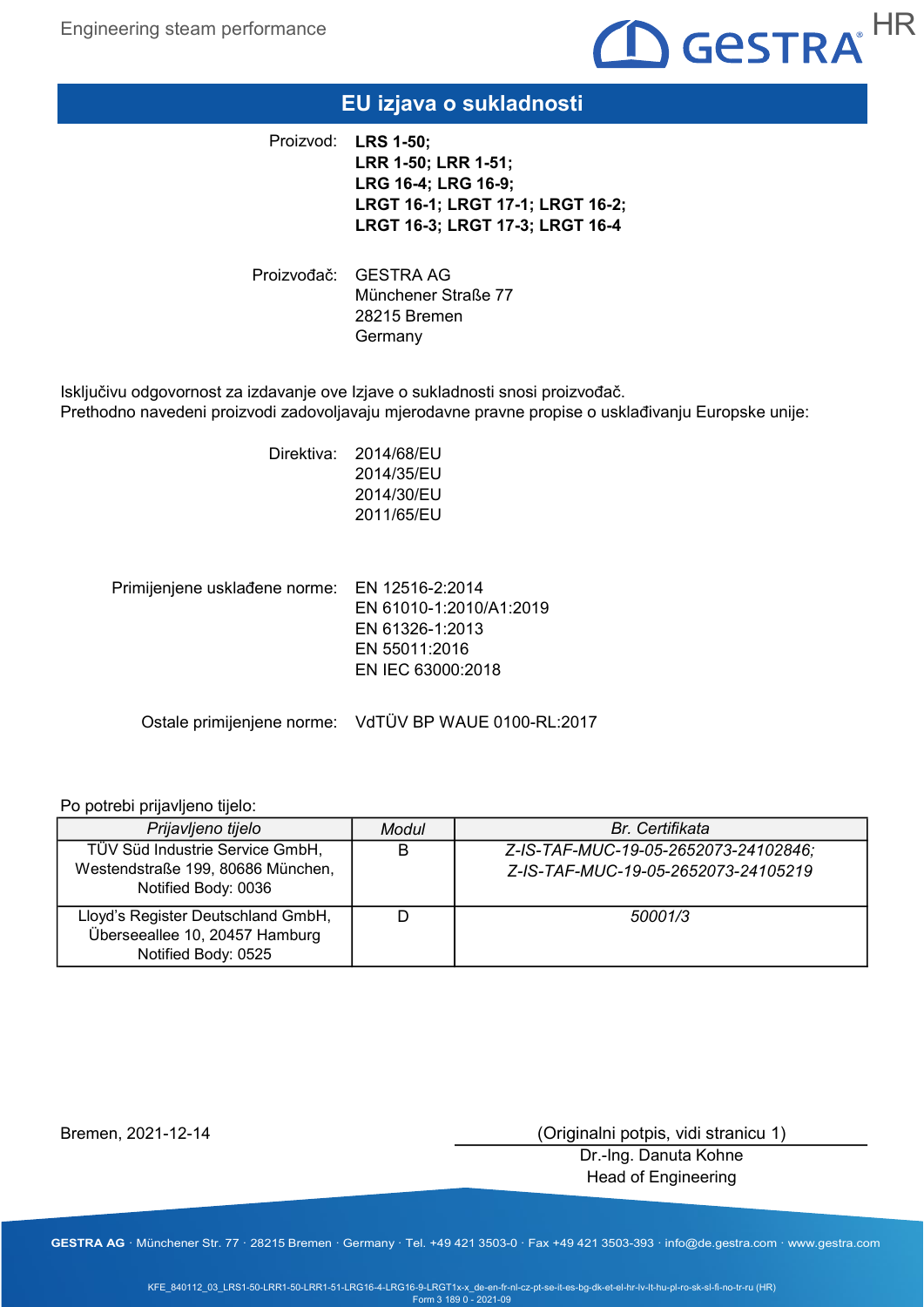

### Dichiarazione di conformità UE

Prodotto: LRS 1-50; LRR 1-50; LRR 1-51; LRG 16-4; LRG 16-9; LRGT 16-1; LRGT 17-1; LRGT 16-2; LRGT 16-3; LRGT 17-3; LRGT 16-4

Fabbricante: GESTRA AG Münchener Straße 77 28215 Bremen Germany

La presente dichiarazione di conformità è rilasciata sotto l'esclusiva responsabilità del fabbricante. I prodotti oggetto della dichiarazione di cui sopra sono conformi alla pertinente normativa di armonizzazione dell'UE:

| Direttiva: | 2014/68/EU<br>2014/35/EU<br>2014/30/EU<br>2011/65/EU |
|------------|------------------------------------------------------|
|            |                                                      |

Norme armonizzate applicate: EN 12516-2:2014 EN 61010-1:2010/A1:2019 EN 61326-1:2013 EN 55011:2016 EN IEC 63000:2018

Altre norme applicate: VdTÜV BP WAUE 0100-RL:2017

Ove applicabile, organismo notificato:

| Organismo notificato                                                                        | <b>Modulo</b> | Certificato N.                                                              |
|---------------------------------------------------------------------------------------------|---------------|-----------------------------------------------------------------------------|
| TÜV Süd Industrie Service GmbH,<br>Westendstraße 199, 80686 München,<br>Notified Body: 0036 | B             | Z-IS-TAF-MUC-19-05-2652073-24102846;<br>Z-IS-TAF-MUC-19-05-2652073-24105219 |
| Lloyd's Register Deutschland GmbH,<br>Überseeallee 10, 20457 Hamburg<br>Notified Body: 0525 |               | 50001/3                                                                     |

Bremen, 2021-12-14

(Firma originale vedi pagina 1)

Dr.-Ing. Danuta Kohne Head of Engineering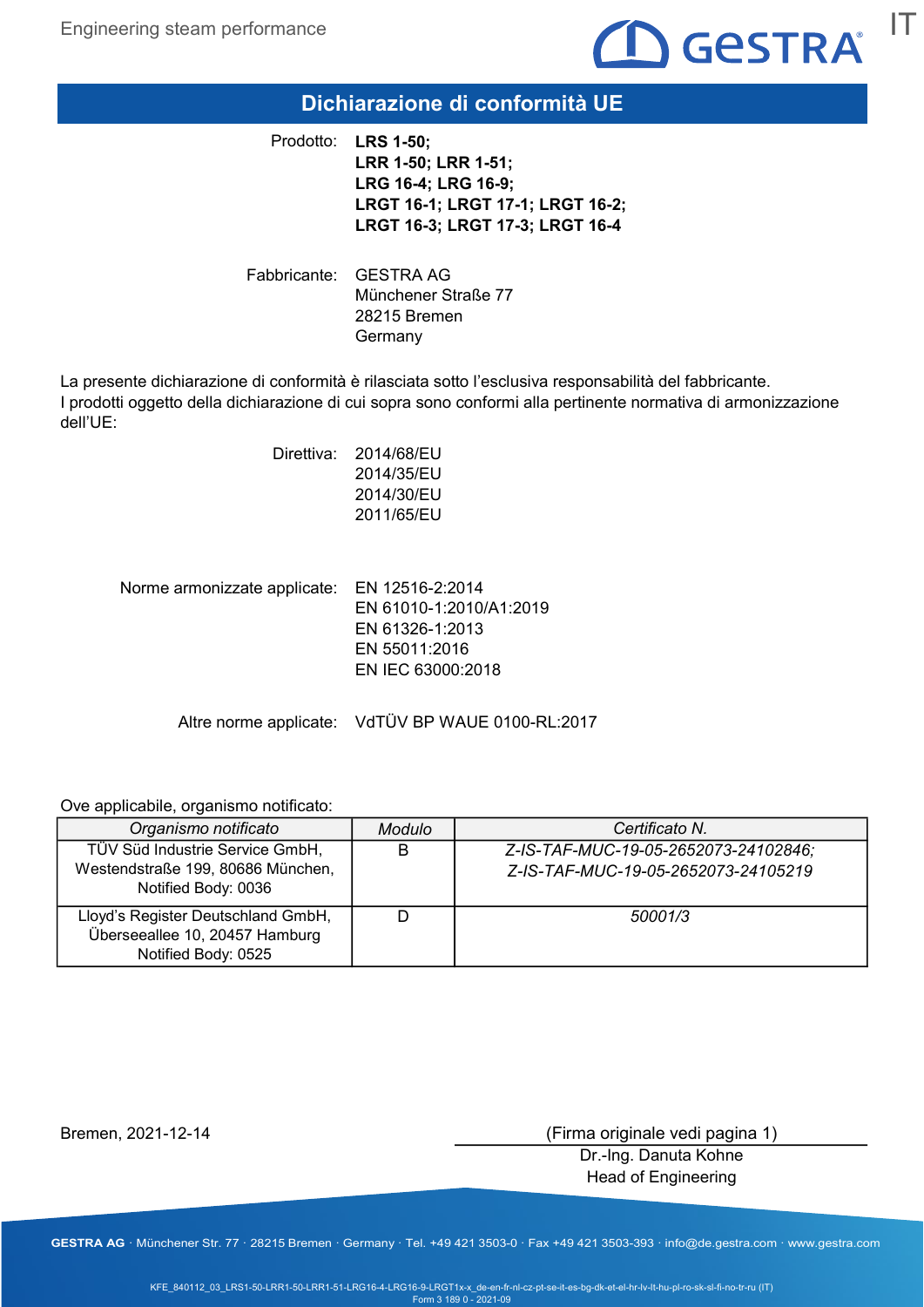

### ES atbilstības deklarācija

Izstrādājums: LRS 1-50;

LRR 1-50; LRR 1-51; LRG 16-4; LRG 16-9; LRGT 16-1; LRGT 17-1; LRGT 16-2; LRGT 16-3; LRGT 17-3; LRGT 16-4

Ražotājs: GESTRA AG Münchener Straße 77 28215 Bremen **Germany** 

Šī atbilstības deklarācija ir izdota vienīgi uz ražotāja atbildību. Iepriekš minētie izstrādājumi izpilda attiecīgos Eiropas Savienības saskaņošanas tiesību aktus:

> Direktīva: 2014/68/EU 2014/35/EU 2014/30/EU 2011/65/EU

Piemērotie saskaņotie standarti: EN 12516-2:2014 EN 61010-1:2010/A1:2019 EN 61326-1:2013 EN 55011:2016 EN IEC 63000:2018

Piemērotie papildu standarti: VdTÜV BP WAUE 0100-RL:2017

#### Ja attiecas, kompetentā iestāde:

| Pilnvarotā iestāde                                                                          | <b>Modulis</b> | Sertifikāta Nr.                                                             |
|---------------------------------------------------------------------------------------------|----------------|-----------------------------------------------------------------------------|
| TÜV Süd Industrie Service GmbH,<br>Westendstraße 199, 80686 München,<br>Notified Body: 0036 | B              | Z-IS-TAF-MUC-19-05-2652073-24102846;<br>Z-IS-TAF-MUC-19-05-2652073-24105219 |
| Lloyd's Register Deutschland GmbH,<br>Überseeallee 10, 20457 Hamburg<br>Notified Body: 0525 |                | 50001/3                                                                     |

Bremen, 2021-12-14

(Skatīt oriģinālo parakstu 1. lpp)

Dr.-Ing. Danuta Kohne Head of Engineering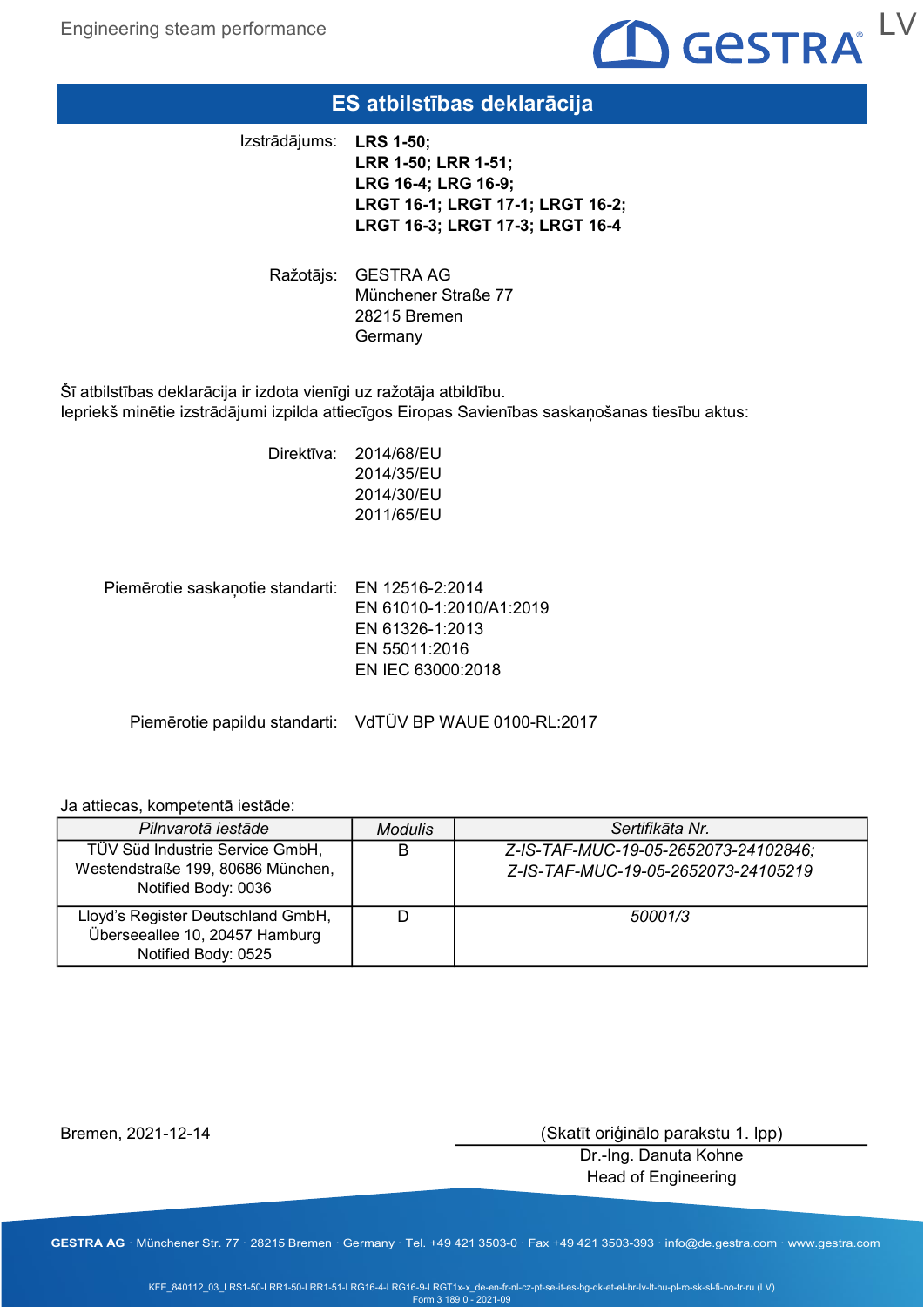

### ES atitikties deklaracija

Gaminys: **LRS 1-50;** LRR 1-50; LRR 1-51; LRG 16-4; LRG 16-9; LRGT 16-1; LRGT 17-1; LRGT 16-2; LRGT 16-3; LRGT 17-3; LRGT 16-4

Gamintojas: GESTRA AG Münchener Straße 77 28215 Bremen **Germany** 

Už šią atitikties deklaraciją atsakingas tik gamintojas. Pirmiau nurodyti gaminiai atitinka svarbius Europos Sąjungos derinimo teisės aktus:

> Direktyva: 2014/68/EU 2014/35/EU 2014/30/EU 2011/65/EU

Taikomi darnieji standartai: EN 12516-2:2014 EN 61010-1:2010/A1:2019 EN 61326-1:2013 EN 55011:2016 EN IEC 63000:2018

Kiti taikomi standartai: VdTÜV BP WAUE 0100-RL:2017

#### Jei taikoma, notifikuotoji įstaiga:

| Notifikuotoji įstaiga                                                                       | <b>Modulis</b> | Pažymėjimo Nr.                                                              |
|---------------------------------------------------------------------------------------------|----------------|-----------------------------------------------------------------------------|
| TÜV Süd Industrie Service GmbH,<br>Westendstraße 199, 80686 München,<br>Notified Body: 0036 | B              | Z-IS-TAF-MUC-19-05-2652073-24102846;<br>Z-IS-TAF-MUC-19-05-2652073-24105219 |
| Lloyd's Register Deutschland GmbH,<br>Überseeallee 10, 20457 Hamburg<br>Notified Body: 0525 |                | 50001/3                                                                     |

Bremen, 2021-12-14

(Originalų parašą žr. 1 puslapyje)

Dr.-Ing. Danuta Kohne Head of Engineering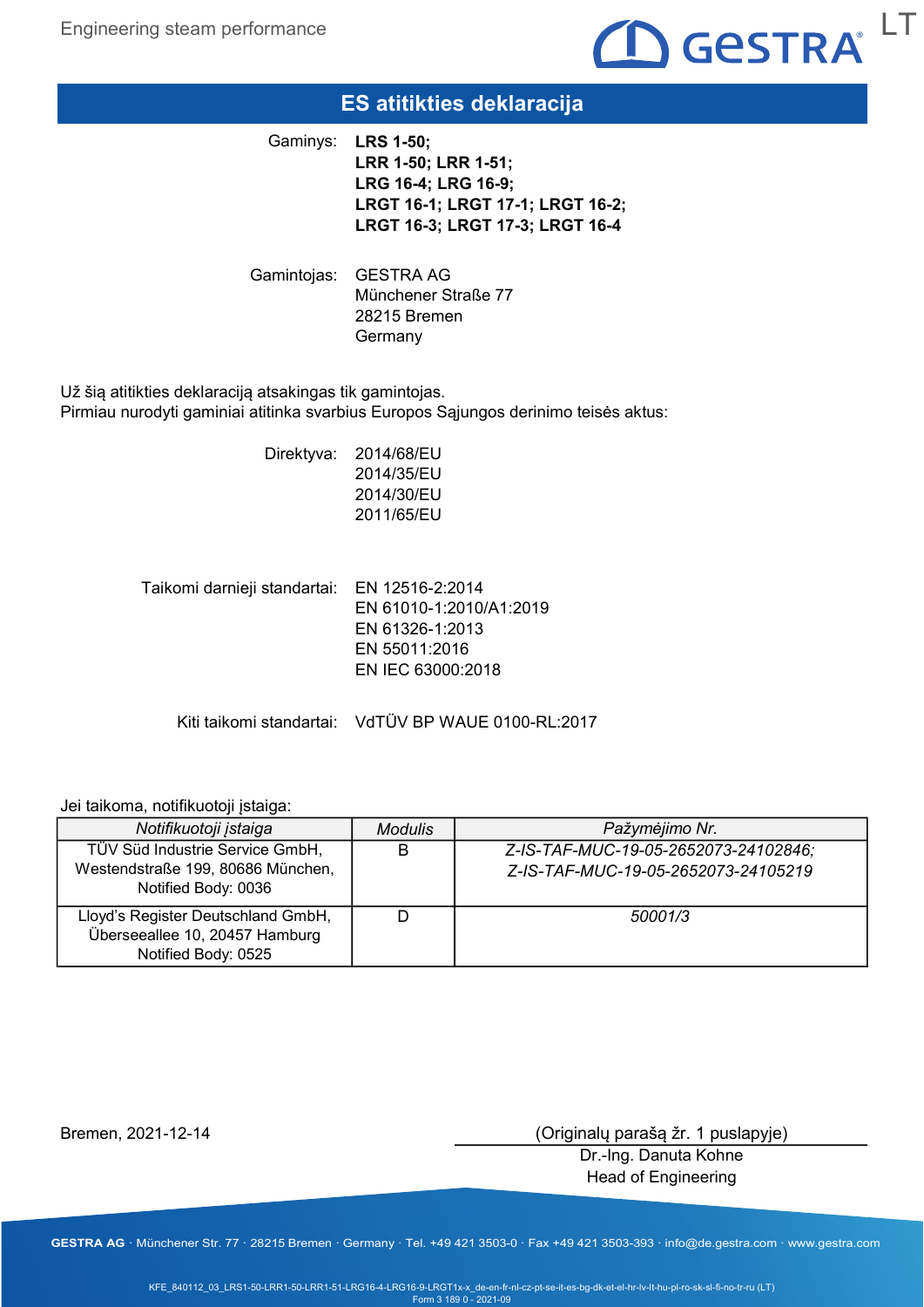

### EU-megfelelőségi nyilatkozat

Termék: LRS 1-50; LRR 1-50; LRR 1-51; LRG 16-4; LRG 16-9; LRGT 16-1; LRGT 17-1; LRGT 16-2; LRGT 16-3; LRGT 17-3; LRGT 16-4

Gyártó: GESTRA AG Münchener Straße 77 28215 Bremen **Germany** 

A jelen megfelelőségi nyilatkozat kiállításáért a kizárólagos felelősséget a gyártó viseli. A fent leírt termékek teljesítik az Európai Unió alkalmazandó harmonizációs jogszabályainak előírásait:

> Irányelv: 2014/68/EU 2014/35/EU 2014/30/EU 2011/65/EU

Alkalmazott harmonizált szabványok: EN 12516-2:2014 EN 61010-1:2010/A1:2019 EN 61326-1:2013 EN 55011:2016 EN IEC 63000:2018

Más alkalmazott szabványok: VdTÜV BP WAUE 0100-RL:2017

#### Adott esetben a bejelentett szervezet:

| Bejelentett szervezet                                                                       | Modul | Tanúsítvány száma                                                           |
|---------------------------------------------------------------------------------------------|-------|-----------------------------------------------------------------------------|
| TÜV Süd Industrie Service GmbH,<br>Westendstraße 199, 80686 München,<br>Notified Body: 0036 | B     | Z-IS-TAF-MUC-19-05-2652073-24102846;<br>Z-IS-TAF-MUC-19-05-2652073-24105219 |
| Lloyd's Register Deutschland GmbH,<br>Überseeallee 10, 20457 Hamburg<br>Notified Body: 0525 |       | 50001/3                                                                     |

Bremen, 2021-12-14

(Az eredeti aláírást megtalálja az 1. oldalon)

Dr.-Ing. Danuta Kohne Head of Engineering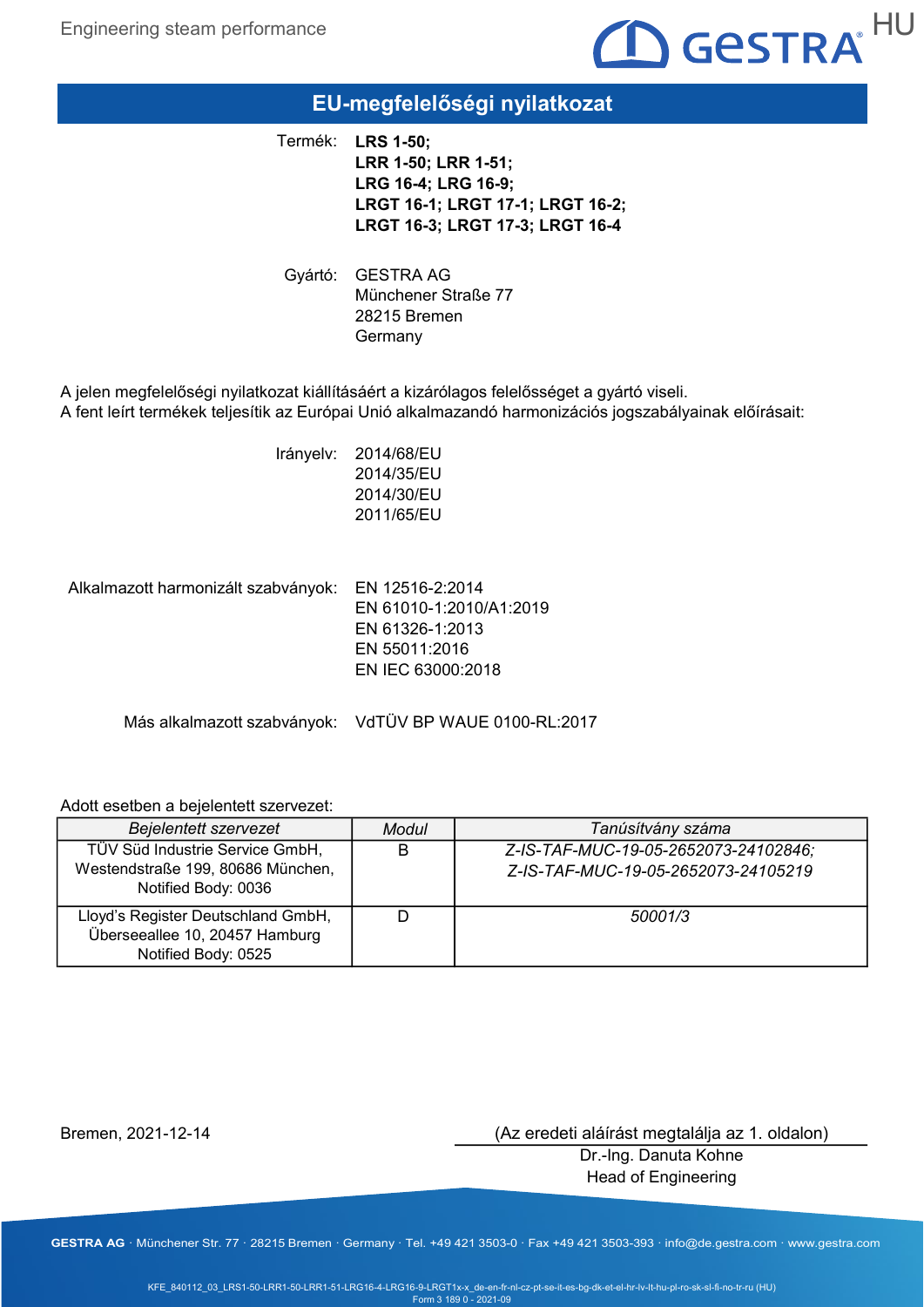

### Deklaracja zgodności UE

Produkt: LRS 1-50; LRR 1-50; LRR 1-51; LRG 16-4; LRG 16-9; LRGT 16-1; LRGT 17-1; LRGT 16-2; LRGT 16-3; LRGT 17-3; LRGT 16-4

Producent: GESTRA AG Münchener Straße 77 28215 Bremen Germany

Wyłączną odpowiedzialność za wystawienie niniejszej deklaracji zgodności ponosi producent. Opisane powyżej produkty są zgodne z odpowiednimi przepisami harmonizacyjnymi Unii Europejskiej:

> Dyrektywa: 2014/68/EU 2014/35/EU 2014/30/EU 2011/65/EU

Zastosowane normy EN 12516-2:2014 zharmonizowane: EN 61010-1:2010/A1:2019 EN 61326-1:2013 EN 55011:2016 EN IEC 63000:2018

Inne zastosowane normy: VdTÜV BP WAUE 0100-RL:2017

#### W stosownych przypadkach – jednostka notyfikowana:

| Jednostka notyfikowana                                                                      | Moduł | Nr certyfikatu                                                              |
|---------------------------------------------------------------------------------------------|-------|-----------------------------------------------------------------------------|
| TÜV Süd Industrie Service GmbH,<br>Westendstraße 199, 80686 München,<br>Notified Body: 0036 | B     | Z-IS-TAF-MUC-19-05-2652073-24102846;<br>Z-IS-TAF-MUC-19-05-2652073-24105219 |
| Lloyd's Register Deutschland GmbH,<br>Überseeallee 10, 20457 Hamburg<br>Notified Body: 0525 |       | 50001/3                                                                     |

Bremen, 2021-12-14

(Oryginalny podpis patrz strona 1)

Dr.-Ing. Danuta Kohne Head of Engineering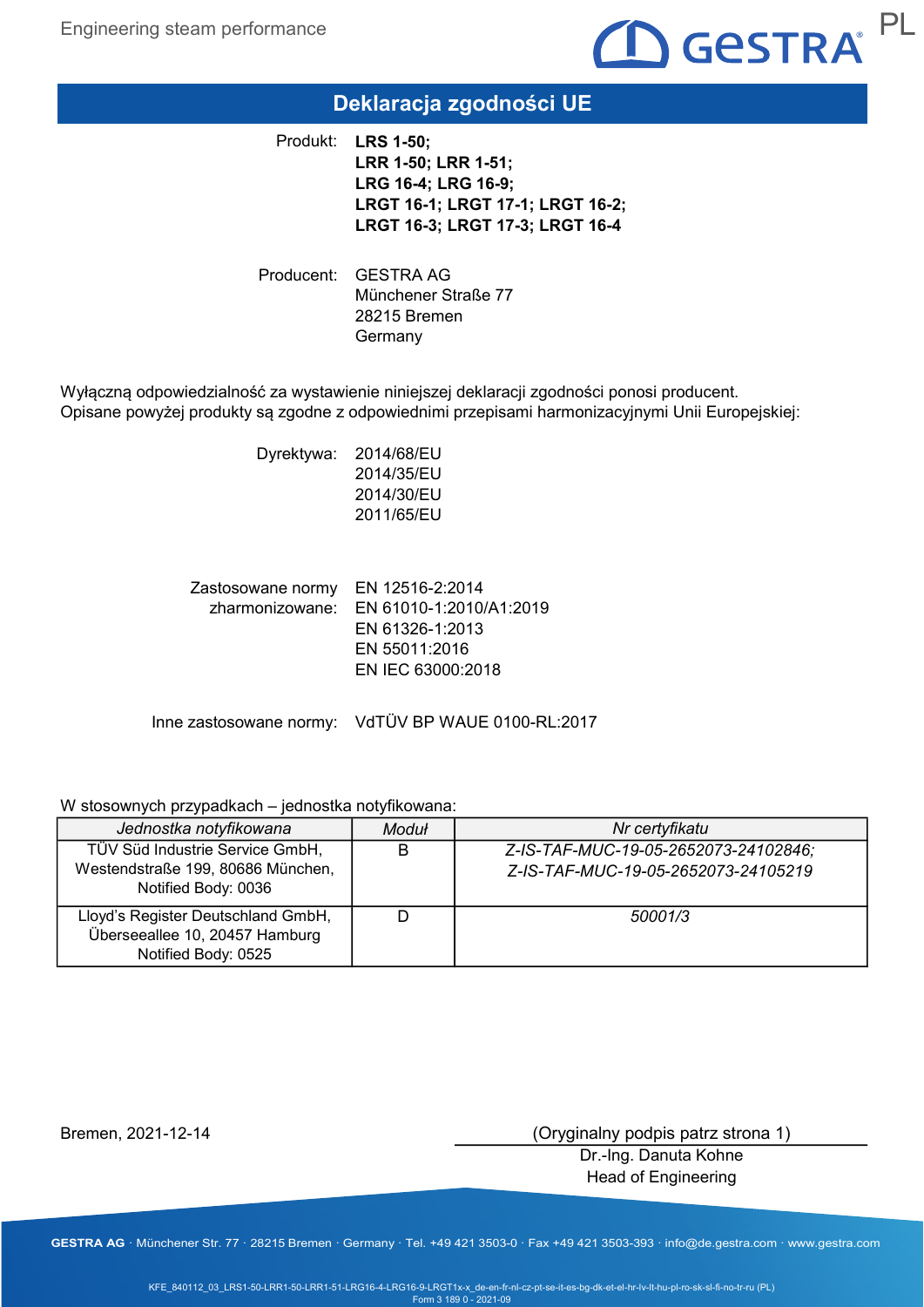

### EU-conformiteitsverklaring

Product: LRS 1-50; LRR 1-50; LRR 1-51; LRG 16-4; LRG 16-9; LRGT 16-1; LRGT 17-1; LRGT 16-2; LRGT 16-3; LRGT 17-3; LRGT 16-4

Fabrikant: GESTRA AG Münchener Straße 77 28215 Bremen Germany

Voor het opstellen van deze conformiteitsverklaring is uitsluitend de fabrikant verantwoordelijk. De hierboven beschreven producten zijn conform de desbetreffende harmonisatiewetgeving van de Europese Unie:

| Richtlijn: | 2014/68/EU |
|------------|------------|
|            | 2014/35/EU |
|            | 2014/30/EU |
|            | 2011/65/EU |
|            |            |
|            |            |

| Toegepaste geharmoniseerde EN 12516-2:2014 |                                 |
|--------------------------------------------|---------------------------------|
|                                            | normen: EN 61010-1:2010/A1:2019 |
|                                            | EN 61326-1:2013                 |
|                                            | EN 55011:2016                   |
|                                            | EN IEC 63000:2018               |
|                                            |                                 |

Toegepaste andere normen: VdTÜV BP WAUE 0100-RL:2017

#### Indien nodig de aangemelde instantie:

| Aangemelde instantie                                                                        | Module | Certificaatnr.                                                              |
|---------------------------------------------------------------------------------------------|--------|-----------------------------------------------------------------------------|
| TÜV Süd Industrie Service GmbH,<br>Westendstraße 199, 80686 München,<br>Notified Body: 0036 | B      | Z-IS-TAF-MUC-19-05-2652073-24102846;<br>Z-IS-TAF-MUC-19-05-2652073-24105219 |
| Lloyd's Register Deutschland GmbH,<br>Überseeallee 10, 20457 Hamburg<br>Notified Body: 0525 |        | 50001/3                                                                     |

Bremen, 2021-12-14

(Voor originele handtekening zie pagina 1)

Dr.-Ing. Danuta Kohne Head of Engineering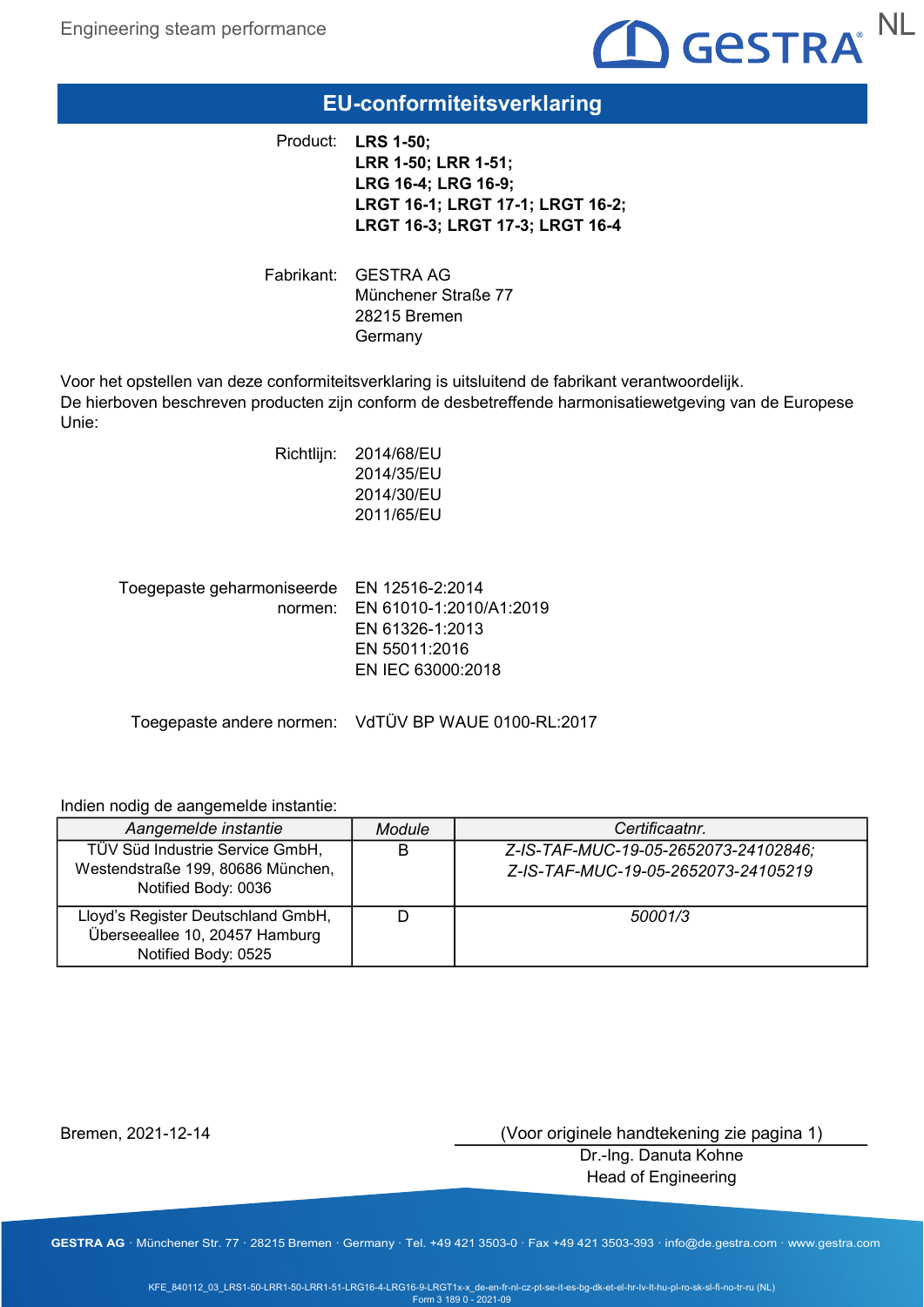

# Declaração de conformidade CE

Produto: LRS 1-50; LRR 1-50; LRR 1-51; LRG 16-4; LRG 16-9; LRGT 16-1; LRGT 17-1; LRGT 16-2; LRGT 16-3; LRGT 17-3; LRGT 16-4

Fabricante: GESTRA AG Münchener Straße 77 28215 Bremen Germany

A presente declaração de conformidade é emitida sob a exclusiva responsabilidade do fabricante. Os produtos descritos anteriormente preenchem legislação de harmonização aplicável da União Europeia:

> Diretiva: 2014/68/EU 2014/35/EU 2014/30/EU 2011/65/EU

Normas harmonizadas aplicadas: EN 12516-2:2014 EN 61010-1:2010/A1:2019 EN 61326-1:2013 EN 55011:2016 EN IEC 63000:2018

Outras normas aplicadas: VdTÜV BP WAUE 0100-RL:2017

#### Eventualmente o organismo notificado:

| Organismo notificado                                                                        | Módulo | N.º de certificado                                                          |
|---------------------------------------------------------------------------------------------|--------|-----------------------------------------------------------------------------|
| TÜV Süd Industrie Service GmbH,<br>Westendstraße 199, 80686 München,<br>Notified Body: 0036 | B      | Z-IS-TAF-MUC-19-05-2652073-24102846;<br>Z-IS-TAF-MUC-19-05-2652073-24105219 |
| Lloyd's Register Deutschland GmbH,<br>Überseeallee 10, 20457 Hamburg<br>Notified Body: 0525 |        | 50001/3                                                                     |

Bremen, 2021-12-14

(Assinatura original ver página 1)

Dr.-Ing. Danuta Kohne Head of Engineering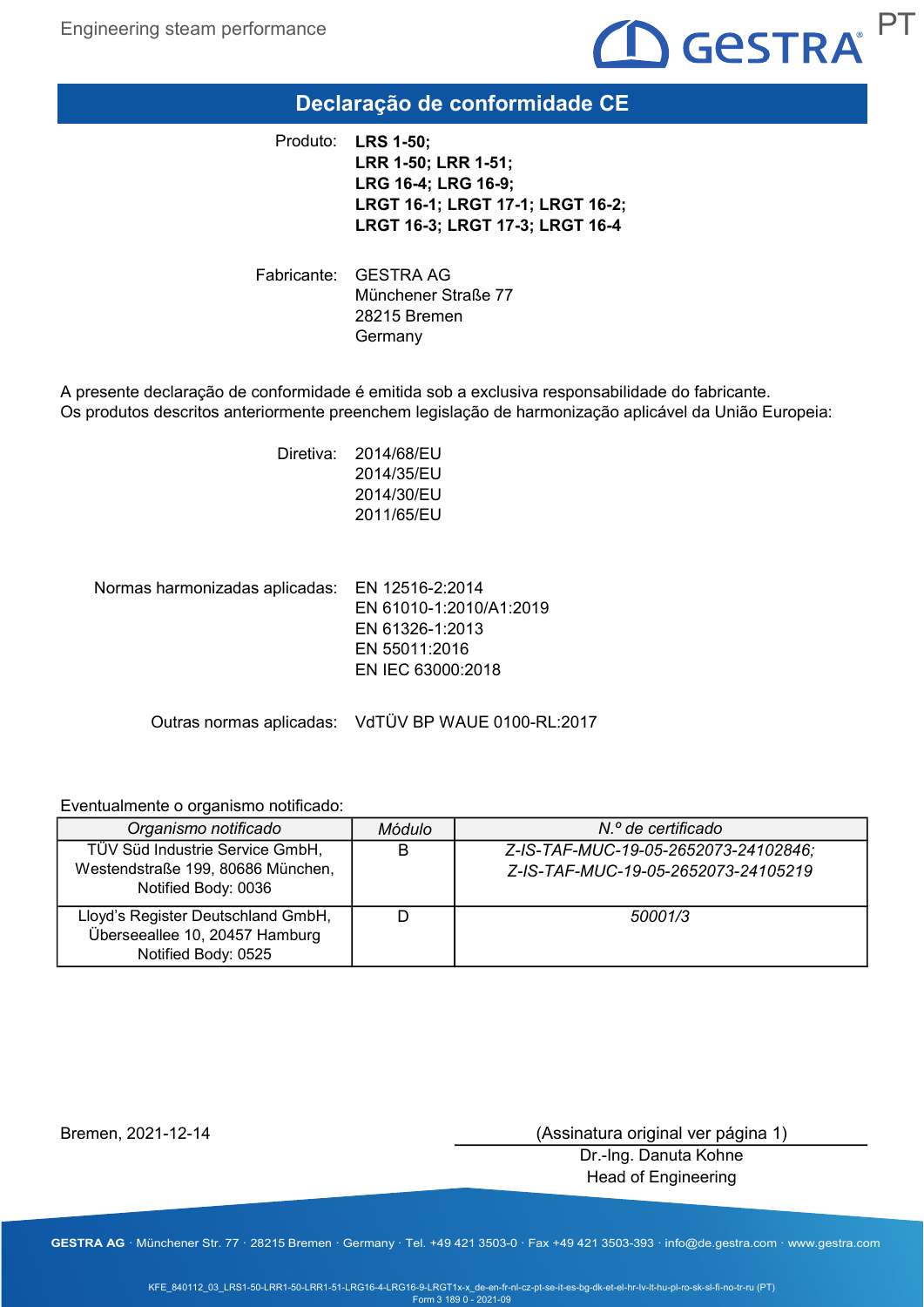

### Declarație de conformitate

Produs: LRS 1-50; LRR 1-50; LRR 1-51; LRG 16-4; LRG 16-9; LRGT 16-1; LRGT 17-1; LRGT 16-2; LRGT 16-3; LRGT 17-3; LRGT 16-4

Producător: GESTRA AG Münchener Straße 77 28215 Bremen Germany

Producătorul este singurul responsabil de întocmirea acestei declarații de conformitate. Produsele descrise mai sus îndeplinesc prevederile legislative armonizate ale Uniunii Europene:

> Directiva: 2014/68/EU 2014/35/EU 2014/30/EU 2011/65/EU

Standarde armonizate aplicate: EN 12516-2:2014 EN 61010-1:2010/A1:2019 EN 61326-1:2013 EN 55011:2016 EN IEC 63000:2018

Alte standarde aplicate: VdTÜV BP WAUE 0100-RL:2017

#### Organismul notificat, după caz:

| Organ notificat                                                                             | Modul | Nr. certificat                                                              |
|---------------------------------------------------------------------------------------------|-------|-----------------------------------------------------------------------------|
| TÜV Süd Industrie Service GmbH,<br>Westendstraße 199, 80686 München,<br>Notified Body: 0036 | B     | Z-IS-TAF-MUC-19-05-2652073-24102846;<br>Z-IS-TAF-MUC-19-05-2652073-24105219 |
| Lloyd's Register Deutschland GmbH,<br>Überseeallee 10, 20457 Hamburg<br>Notified Body: 0525 |       | 50001/3                                                                     |

Bremen, 2021-12-14

(Pentru semnătura originală consultaţi pagina 1)

Dr.-Ing. Danuta Kohne Head of Engineering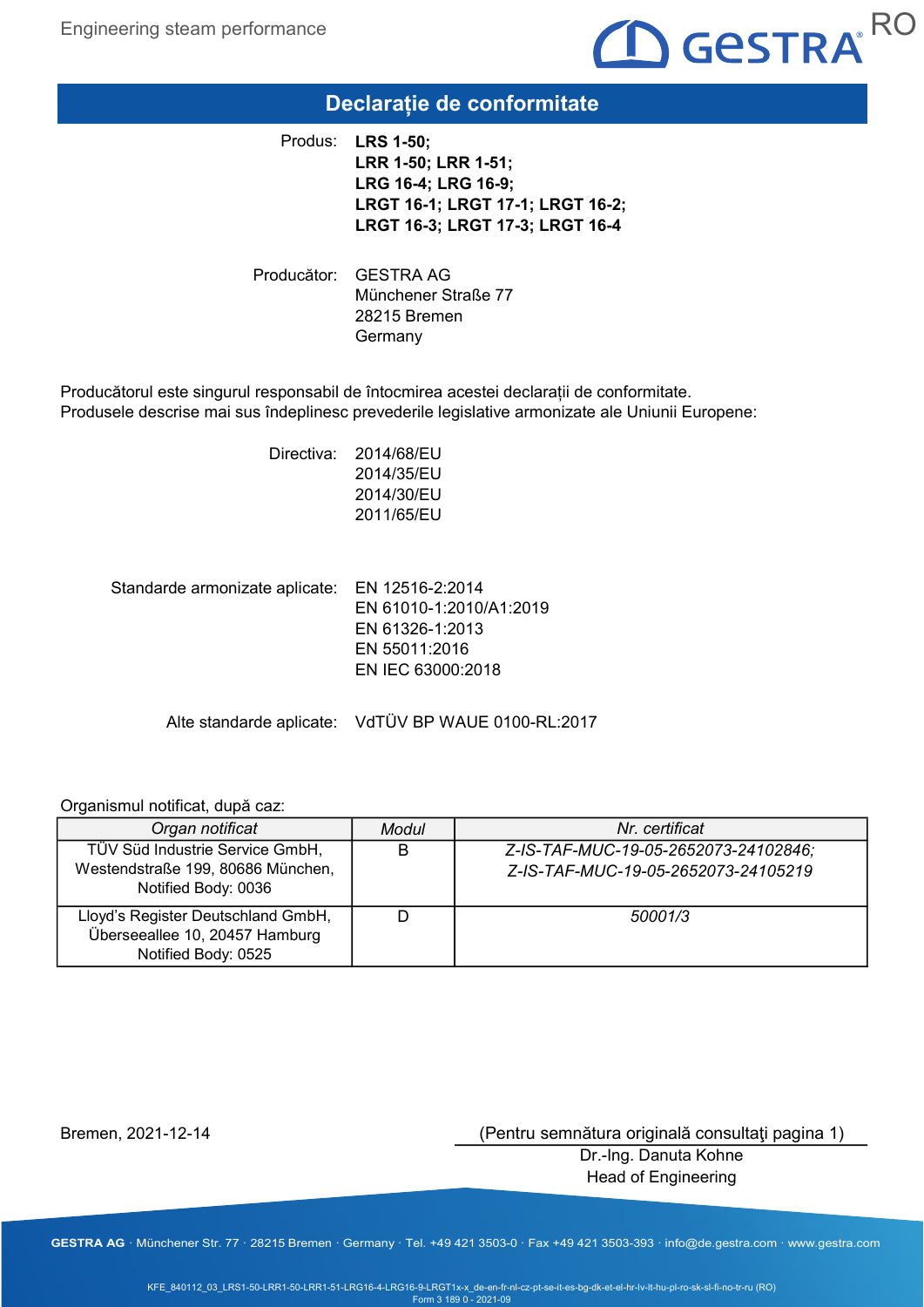

### EU Vyhlásenie o zhode

Výrobok: LRS 1-50; LRR 1-50; LRR 1-51; LRG 16-4; LRG 16-9; LRGT 16-1; LRGT 17-1; LRGT 16-2; LRGT 16-3; LRGT 17-3; LRGT 16-4

Výrobca: GESTRA AG Münchener Straße 77 28215 Bremen Germany

Výhradnú zodpovednosť za vystavenie toho vyhlásenia o zhode znáša výrobca. Vyššie popísané výrobky spĺňajú platné harmonizačné predpisy Európskej únie:

> Smernica: 2014/68/EU 2014/35/EU 2014/30/EU 2011/65/EU

Použité harmonizované normy: EN 12516-2:2014 EN 61010-1:2010/A1:2019 EN 61326-1:2013 EN 55011:2016 EN IEC 63000:2018

Ďalšie použité normy: VdTÜV BP WAUE 0100-RL:2017

#### Prípadne notifikovaná osoba:

| Notifikovaná osoba                                                                          | Modul | Certifikát č.                                                               |
|---------------------------------------------------------------------------------------------|-------|-----------------------------------------------------------------------------|
| TÜV Süd Industrie Service GmbH,<br>Westendstraße 199, 80686 München,<br>Notified Body: 0036 | B     | Z-IS-TAF-MUC-19-05-2652073-24102846;<br>Z-IS-TAF-MUC-19-05-2652073-24105219 |
| Lloyd's Register Deutschland GmbH,<br>Überseeallee 10, 20457 Hamburg<br>Notified Body: 0525 |       | 50001/3                                                                     |

Bremen, 2021-12-14

(Originálny podpis pozri strana 1)

Dr.-Ing. Danuta Kohne Head of Engineering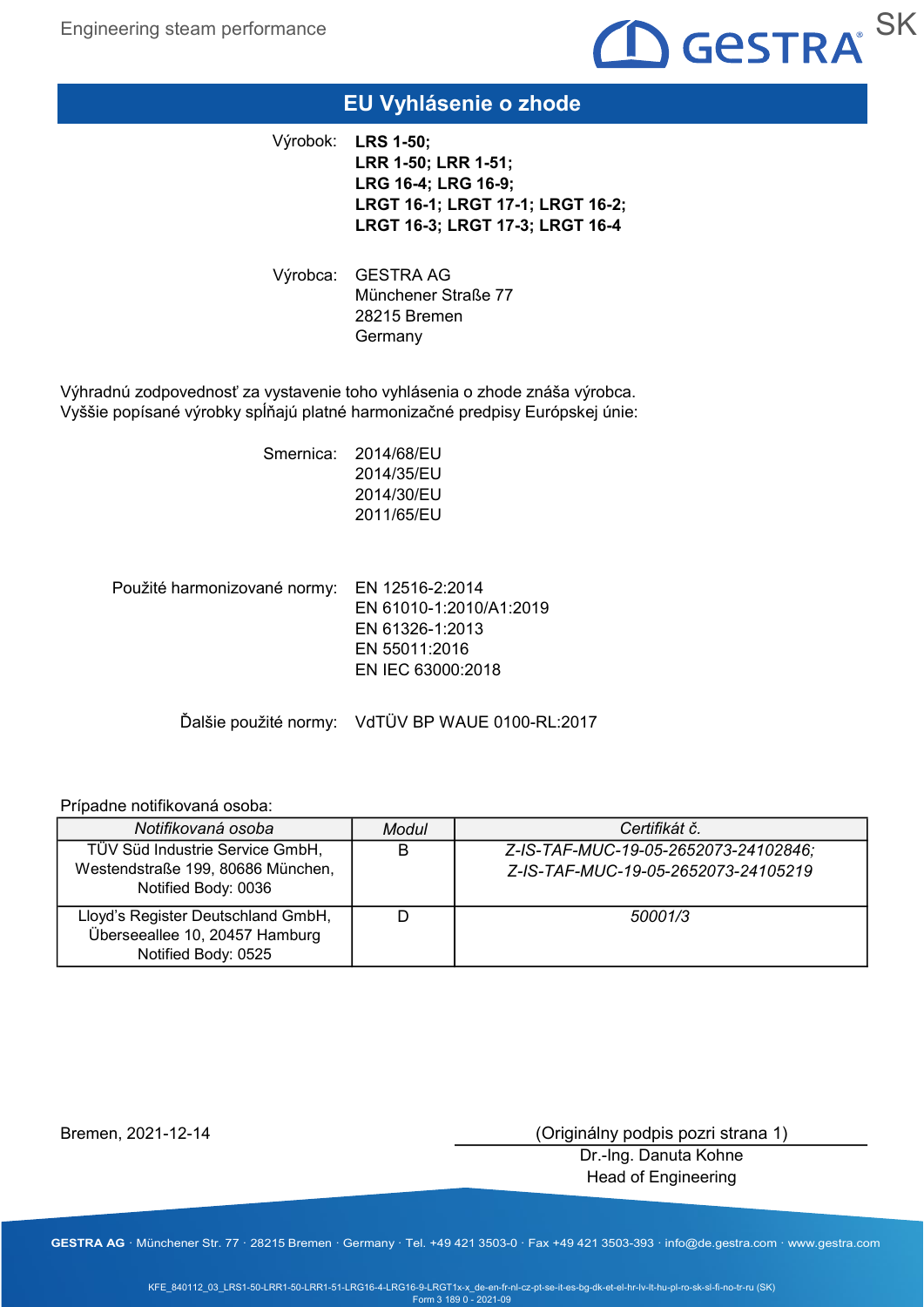

### ES Izjava o skladnosti

Izdelek: LRS 1-50; LRR 1-50; LRR 1-51; LRG 16-4; LRG 16-9; LRGT 16-1; LRGT 17-1; LRGT 16-2; LRGT 16-3; LRGT 17-3; LRGT 16-4

Proizvajalec: GESTRA AG Münchener Straße 77 28215 Bremen **Germany** 

Za izdajo te izjave o skladnosti je odgovoren izključno proizvajalec. Zgoraj opisani izdelki so v skladu z veljavno usklajevalno zakonodajo Evropske unije:

> Direktiva: 2014/68/EU 2014/35/EU 2014/30/EU 2011/65/EU

Uporabljeni harmonizirani standardi: EN 12516-2:2014

EN 61010-1:2010/A1:2019 EN 61326-1:2013 EN 55011:2016 EN IEC 63000:2018

Uporabljeni dodatni standardi: VdTÜV BP WAUE 0100-RL:2017

#### Where applicable, the notified body:

| Priglašeni organ                                                                            | Modul | St. certifikata                                                             |
|---------------------------------------------------------------------------------------------|-------|-----------------------------------------------------------------------------|
| TÜV Süd Industrie Service GmbH,<br>Westendstraße 199, 80686 München,<br>Notified Body: 0036 | B     | Z-IS-TAF-MUC-19-05-2652073-24102846;<br>Z-IS-TAF-MUC-19-05-2652073-24105219 |
| Lloyd's Register Deutschland GmbH,<br>Überseeallee 10, 20457 Hamburg<br>Notified Body: 0525 |       | 50001/3                                                                     |

Bremen, 2021-12-14

(Originalni podpis glejte na strani 1)

Dr.-Ing. Danuta Kohne Head of Engineering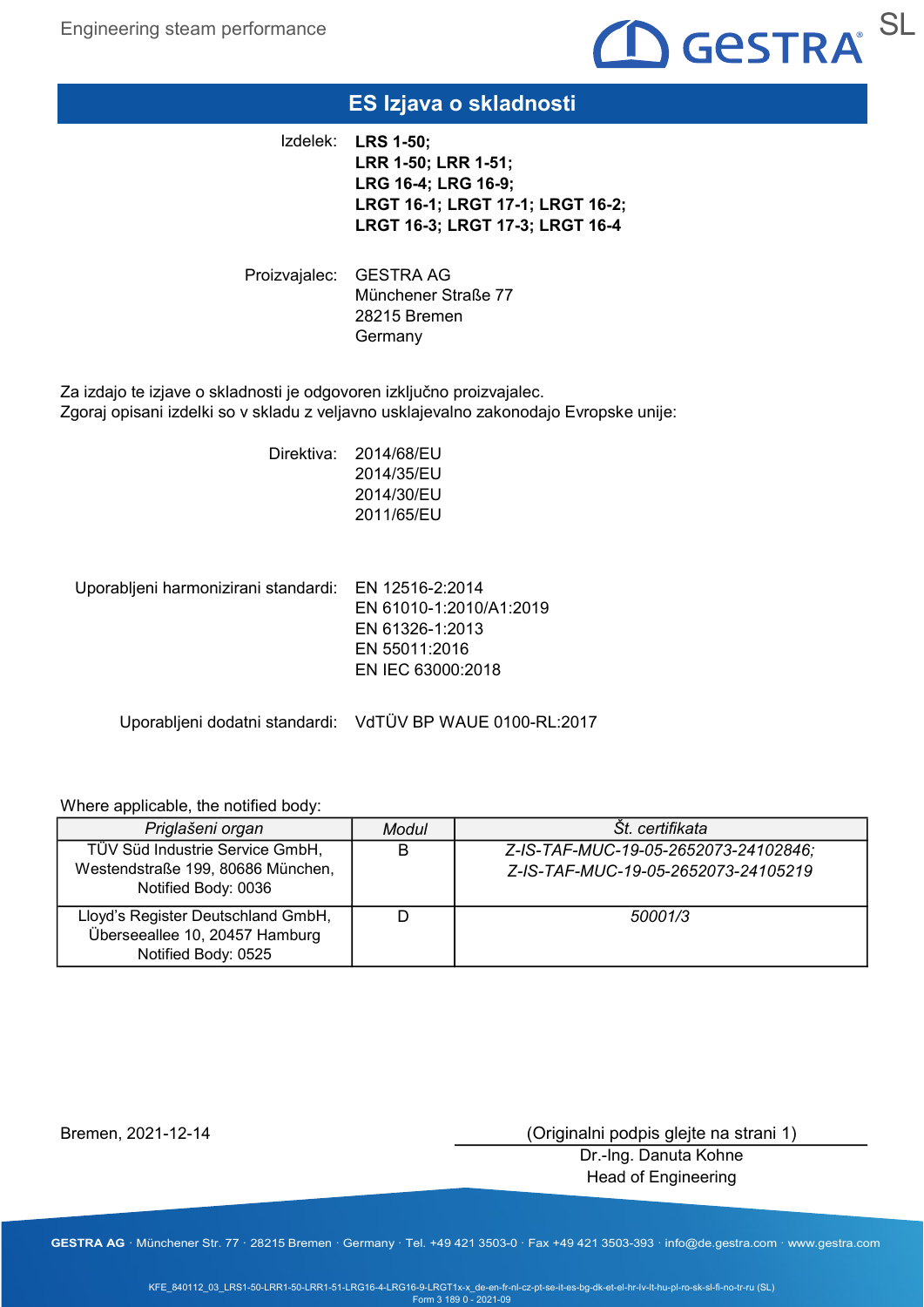

### EU-vaatimustenmukaisuusvakuutus

Tuote: LRS 1-50; LRR 1-50; LRR 1-51; LRG 16-4; LRG 16-9; LRGT 16-1; LRGT 17-1; LRGT 16-2; LRGT 16-3; LRGT 17-3; LRGT 16-4

Valmistaja: GESTRA AG Münchener Straße 77 28215 Bremen Germany

Tämän vaatimustenmukaisuusvakuutuksen laatimisesta vastaa yksinomaan valmistaja. Yllä mainitut tuotteet täyttävät Euroopan Unionin yhdenmukaistamislainsäädännön vaatimukset:

> Direktiivi: 2014/68/EU 2014/35/EU 2014/30/EU 2011/65/EU

Sovelletut yhdenmukaistetut EN 12516-2:2014 standardit: EN 61010-1:2010/A1:2019 EN 61326-1:2013 EN 55011:2016 EN IEC 63000:2018

Sovelletut muut standardit: VdTÜV BP WAUE 0100-RL:2017

#### Mahdollisesti ilmoitettu laitos:

| <i>Ilmoitettu laitos</i>                                                                    | Moduuli | Sertifikaatin nro                                                           |
|---------------------------------------------------------------------------------------------|---------|-----------------------------------------------------------------------------|
| TÜV Süd Industrie Service GmbH,<br>Westendstraße 199, 80686 München,<br>Notified Body: 0036 | B       | Z-IS-TAF-MUC-19-05-2652073-24102846;<br>Z-IS-TAF-MUC-19-05-2652073-24105219 |
| Lloyd's Register Deutschland GmbH,<br>Überseeallee 10, 20457 Hamburg<br>Notified Body: 0525 |         | 50001/3                                                                     |

Bremen, 2021-12-14

(Alkuperäinen allekirjoitus ks. sivu 1)

Dr.-Ing. Danuta Kohne Head of Engineering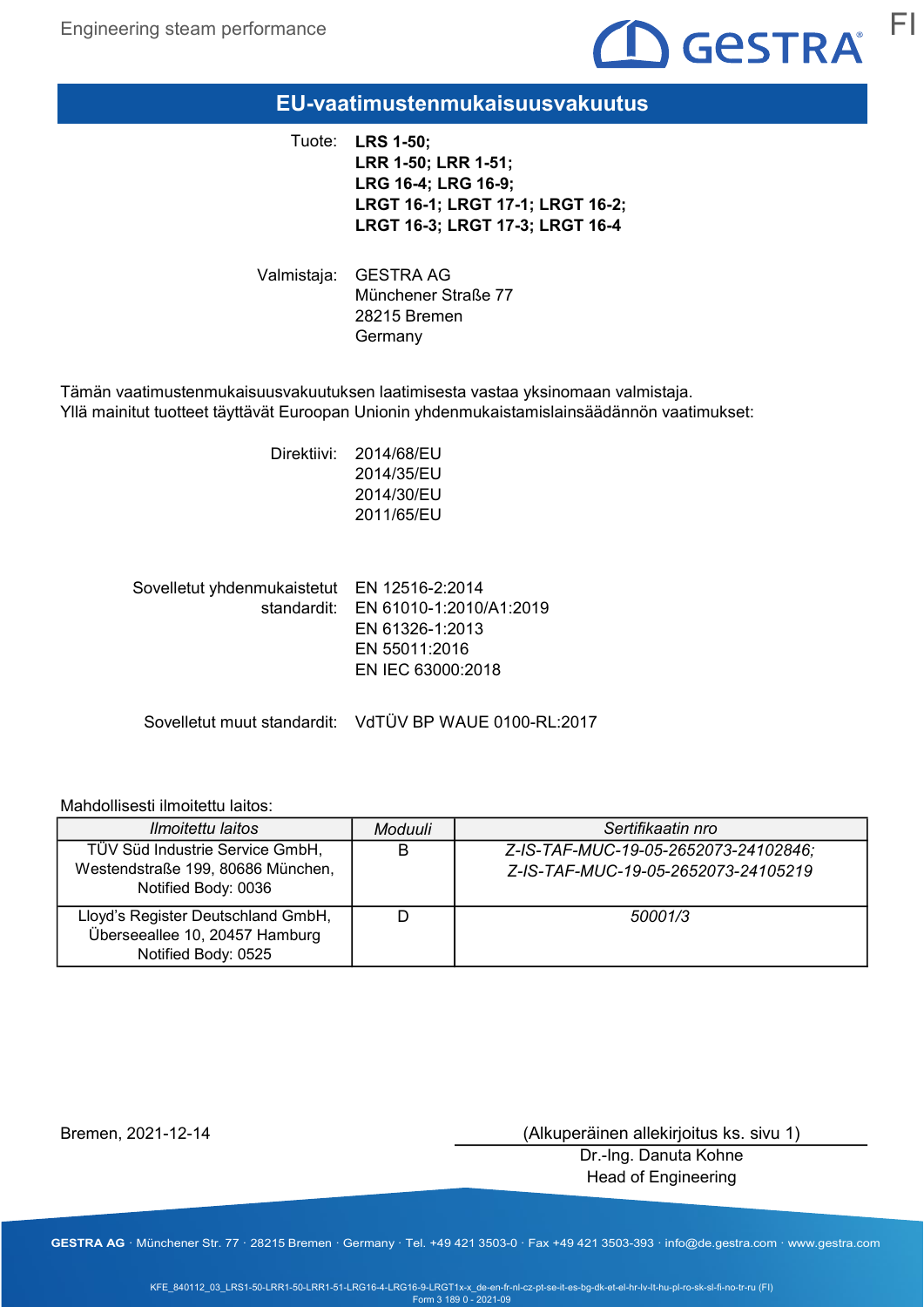

### EU-försäkran om överensstämmelse

Produkt: LRS 1-50; LRR 1-50; LRR 1-51; LRG 16-4; LRG 16-9; LRGT 16-1; LRGT 17-1; LRGT 16-2; LRGT 16-3; LRGT 17-3; LRGT 16-4

Tillverkare: GESTRA AG Münchener Straße 77 28215 Bremen Germany

Tillverkaren bär ensam ansvaret för utfärdandet av den här försäkran om överensstämmelse. De ovan beskrivna produkterna uppfyller den Europeiska Unionens tillämpliga harmoniseringsrättsföreskrifter:

> Direktiv: 2014/68/EU 2014/35/EU 2014/30/EU 2011/65/EU

Tillämpade harmoniserade EN 12516-2:2014 standarder: EN 61010-1:2010/A1:2019 EN 61326-1:2013 EN 55011:2016 EN IEC 63000:2018

Övriga tillämpade standarder: VdTÜV BP WAUE 0100-RL:2017

#### Eventuellt ackrediterat provningsorgan:

| Ackrediterat provningsorgan                                                                 | Modul | Certifikatsnummer                                                           |
|---------------------------------------------------------------------------------------------|-------|-----------------------------------------------------------------------------|
| TÜV Süd Industrie Service GmbH,<br>Westendstraße 199, 80686 München,<br>Notified Body: 0036 | B     | Z-IS-TAF-MUC-19-05-2652073-24102846;<br>Z-IS-TAF-MUC-19-05-2652073-24105219 |
| Lloyd's Register Deutschland GmbH,<br>Überseeallee 10, 20457 Hamburg<br>Notified Body: 0525 |       | 50001/3                                                                     |

Bremen, 2021-12-14

(Originalunderskrift se sidan 1)

Dr.-Ing. Danuta Kohne Head of Engineering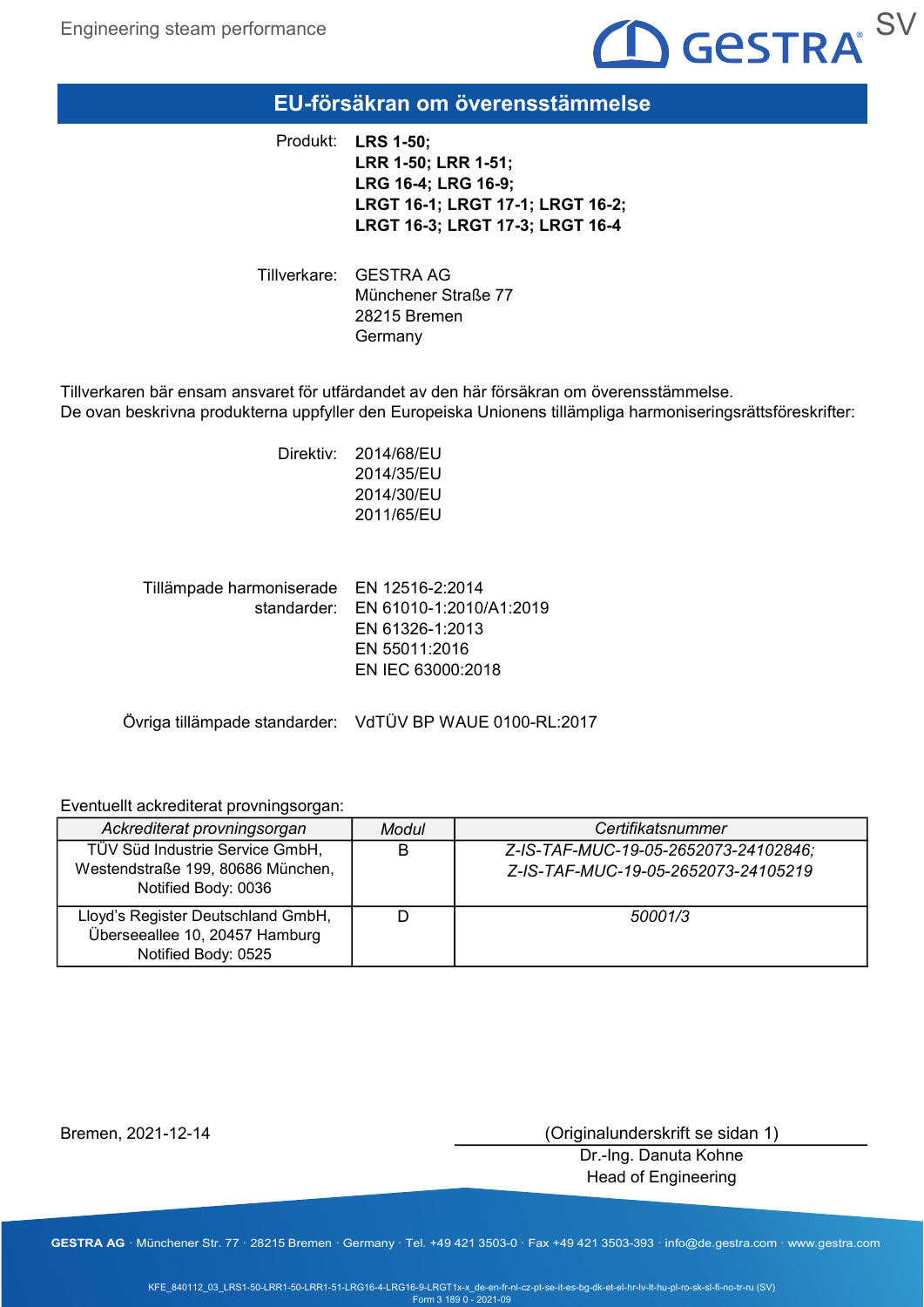

### EU-samsvarserklæring

Produkt: LRS 1-50; LRR 1-50; LRR 1-51; LRG 16-4; LRG 16-9; LRGT 16-1; LRGT 17-1; LRGT 16-2; LRGT 16-3; LRGT 17-3; LRGT 16-4

Produsent: GESTRA AG Münchener Straße 77 28215 Bremen **Germany** 

Produsenten har eneansvaret for å utstede denne samsvarserklæringen. Produktene beskrevet ovenfor oppfyller den relevante harmoniseringslovgivningen i EU:

> Direktiv: 2014/68/EU 2014/35/EU 2014/30/EU 2011/65/EU

Anvendte harmoniserte standarder: EN 12516-2:2014 EN 61010-1:2010/A1:2019 EN 61326-1:2013 EN 55011:2016 EN IEC 63000:2018

Andre anvendte standarder: VdTÜV BP WAUE 0100-RL:2017

#### Hvis relevant, skal det meldte organet:

| Underrettet                                                                                 | Module | Modul                                                                       |
|---------------------------------------------------------------------------------------------|--------|-----------------------------------------------------------------------------|
| TÜV Süd Industrie Service GmbH,<br>Westendstraße 199, 80686 München,<br>Notified Body: 0036 | B      | Z-IS-TAF-MUC-19-05-2652073-24102846;<br>Z-IS-TAF-MUC-19-05-2652073-24105219 |
| Lloyd's Register Deutschland GmbH,<br>Überseeallee 10, 20457 Hamburg<br>Notified Body: 0525 |        | 50001/3                                                                     |

Bremen, 2021-12-14

(Original-signatur, se side 1)

Dr.-Ing. Danuta Kohne Head of Engineering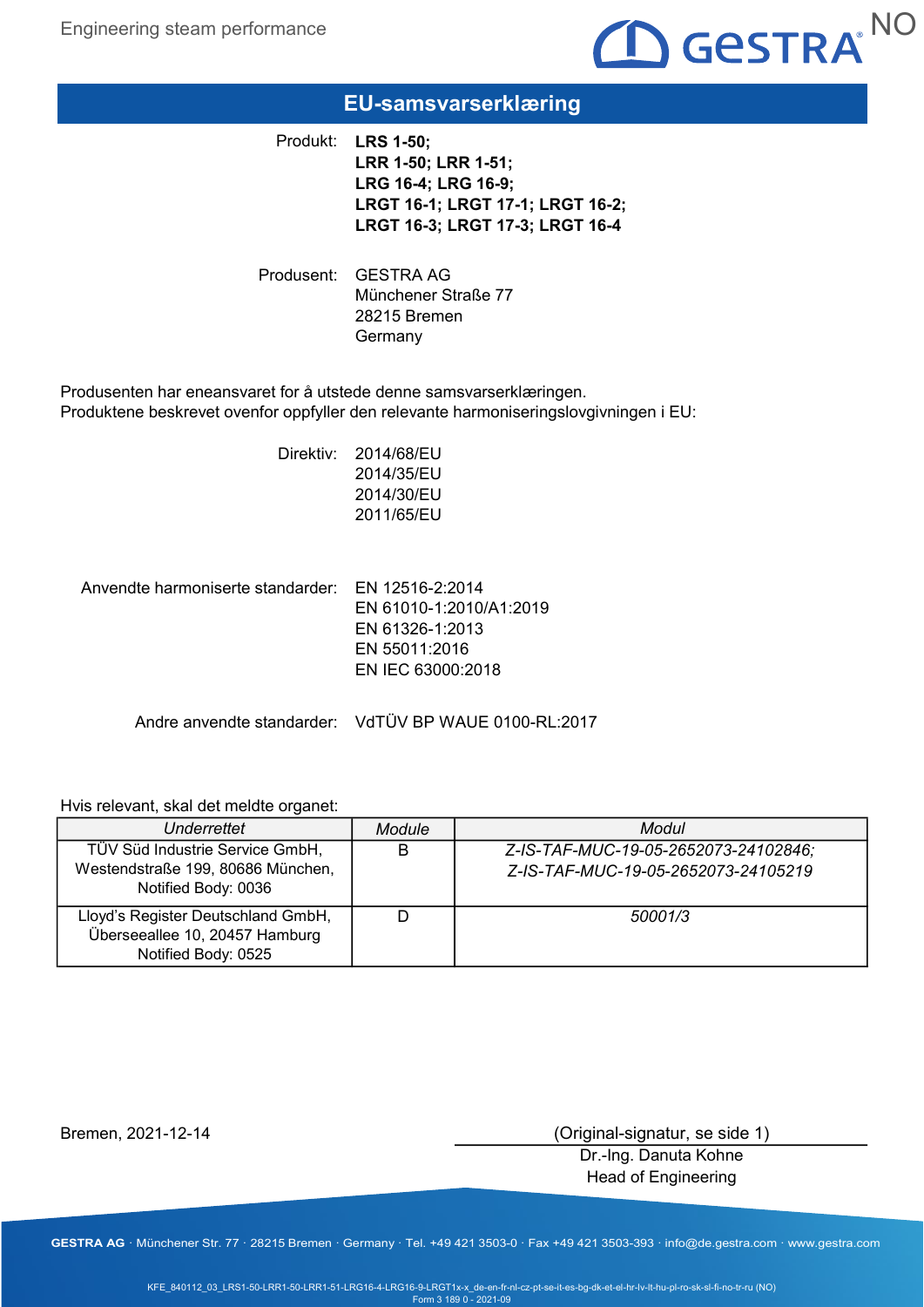

### AB Uygunluk beyanı

Ürün: **LRS 1-50;** LRR 1-50; LRR 1-51; LRG 16-4; LRG 16-9; LRGT 16-1; LRGT 17-1; LRGT 16-2; LRGT 16-3; LRGT 17-3; LRGT 16-4

Üretici: GESTRA AG Münchener Straße 77 28215 Bremen Germany

İşbu uygunluk beyanının düzenlenmesinin tüm sorumluluğu sadece üreticiye aittir. Yukarıda tarif edilen ürünler, Avrupa Birliği'nin ilgili uyum mevzuatına uygundur:

> Direktif: 2014/68/EU 2014/35/EU 2014/30/EU 2011/65/EU

Uygulanmış uyumlaştırılmış EN 12516-2:2014 standartlar: EN 61010-1:2010/A1:2019 EN 61326-1:2013 EN 55011:2016 EN IEC 63000:2018

Uygulanmış diğer standartlar: VdTÜV BP WAUE 0100-RL:2017

#### Duruma göre bilgilendirilen merci:

| <b>Bilgilendirilen merci</b>                                                                | Modül | Sertifika no.                                                               |
|---------------------------------------------------------------------------------------------|-------|-----------------------------------------------------------------------------|
| TÜV Süd Industrie Service GmbH,<br>Westendstraße 199, 80686 München,<br>Notified Body: 0036 | В     | Z-IS-TAF-MUC-19-05-2652073-24102846;<br>Z-IS-TAF-MUC-19-05-2652073-24105219 |
| Lloyd's Register Deutschland GmbH,<br>Überseeallee 10, 20457 Hamburg<br>Notified Body: 0525 |       | 50001/3                                                                     |

Bremen, 2021-12-14

(Orijinal imza için bakınız sayfa 1)

Dr.-Ing. Danuta Kohne Head of Engineering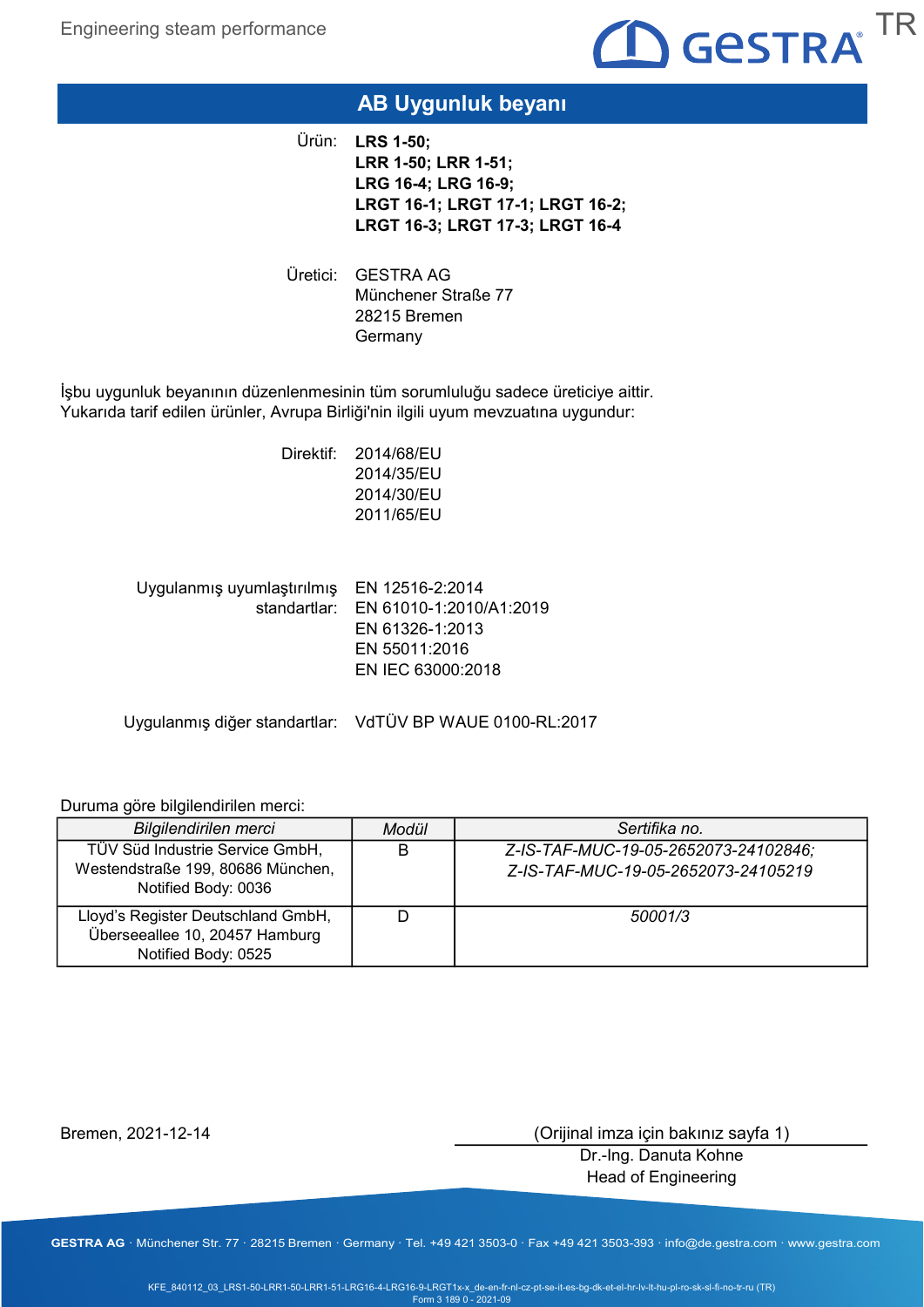

### Сертификат соответствия нормам ЕС

Изделие: LRS 1-50; LRR 1-50; LRR 1-51; LRG 16-4; LRG 16-9; LRGT 16-1; LRGT 17-1; LRGT 16-2; LRGT 16-3; LRGT 17-3; LRGT 16-4

Производитель: GESTRA AG Münchener Straße 77 28215 Bremen Germany

Единоличную ответственность за составление настоящего сертификата соответствия несет производитель.

Указанные выше изделия отвечают нормативным актам по гармонизации Евросоюза:

Директива: 2014/68/EU 2014/35/EU 2014/30/EU 2011/65/EU

Использованные согласованные EN 12516-2:2014 нормы: EN 61010-1:2010/A1:2019 EN 61326-1:2013 EN 55011:2016 EN IEC 63000:2018

Прочие использованные нормы: VdTÜV BP WAUE 0100-RL:2017

#### Уполномоченная организация, если имеется:

| Уполномоченная организация                                                                  | Модуль | № сертификата                                                               |
|---------------------------------------------------------------------------------------------|--------|-----------------------------------------------------------------------------|
| TÜV Süd Industrie Service GmbH,<br>Westendstraße 199, 80686 München,<br>Notified Body: 0036 | B      | Z-IS-TAF-MUC-19-05-2652073-24102846;<br>Z-IS-TAF-MUC-19-05-2652073-24105219 |
| Lloyd's Register Deutschland GmbH,<br>Überseeallee 10, 20457 Hamburg<br>Notified Body: 0525 |        | 50001/3                                                                     |

Bremen, 2021-12-14

(Оригинал подписи см. на стр. 1)

Dr.-Ing. Danuta Kohne Head of Engineering